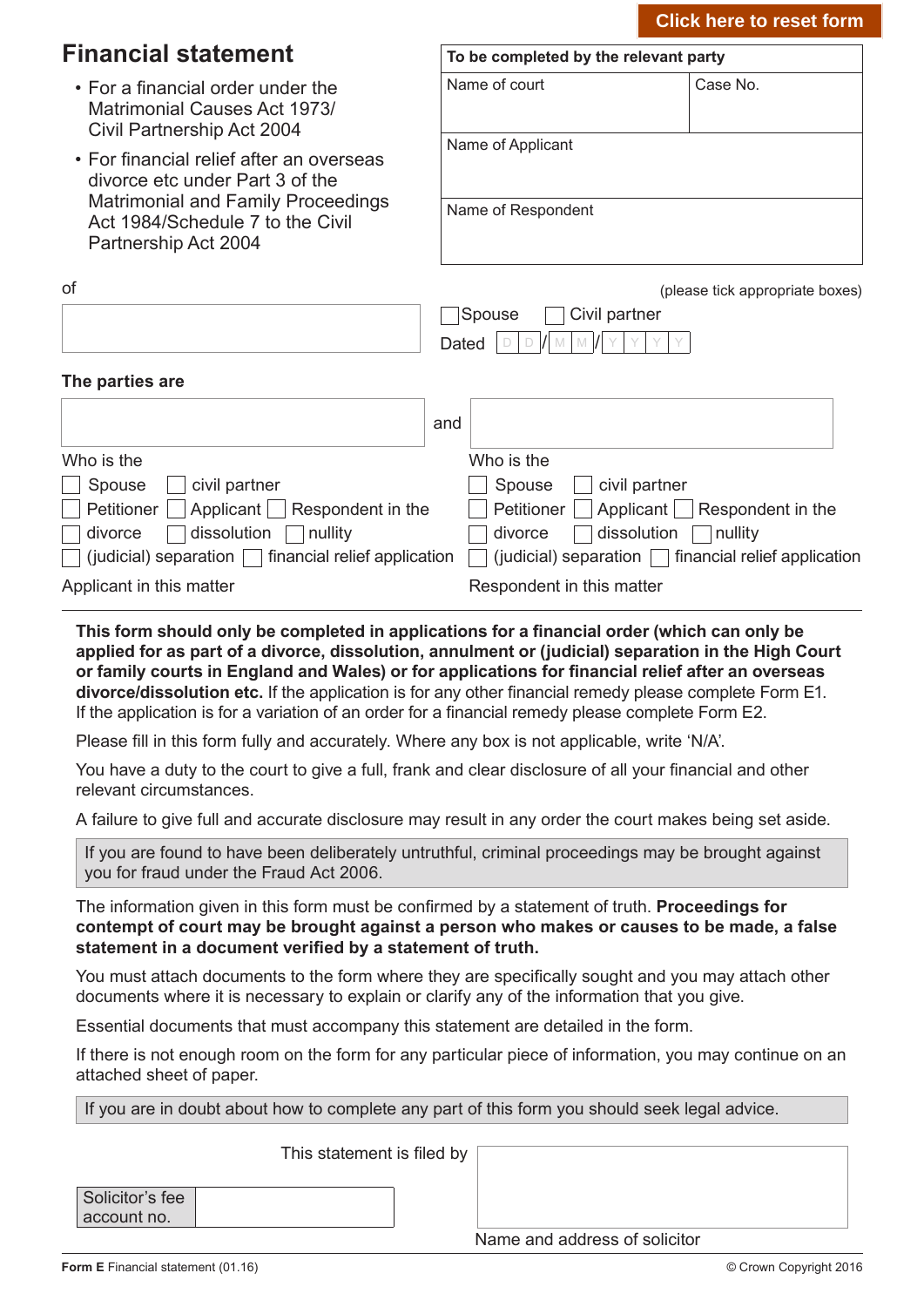# **1 General Information**

| 1.1 | Full name                                                                                               |      |                                                                        |          |      |                                |                                    |                             |                                                                 |                                   |                                                    |      |
|-----|---------------------------------------------------------------------------------------------------------|------|------------------------------------------------------------------------|----------|------|--------------------------------|------------------------------------|-----------------------------|-----------------------------------------------------------------|-----------------------------------|----------------------------------------------------|------|
|     | 1.2 Date of birth                                                                                       | Date | Month                                                                  | Year     |      |                                | civil partnership                  | 1.3 Date of the marriage/   |                                                                 | Date                              | Month                                              | Year |
| 1.4 | Occupation                                                                                              |      |                                                                        |          |      |                                |                                    |                             |                                                                 |                                   |                                                    |      |
| 1.5 | Date of the<br>separation                                                                               | Date | Month                                                                  | Year     |      |                                |                                    | Tick here if not applicable |                                                                 |                                   |                                                    |      |
| 1.6 | Date of the                                                                                             |      | Petition for divorce/<br>dissolution/nullity/<br>(judicial) separation |          |      |                                | Decree nisi/<br>conditional order/ | (judicial) separation order |                                                                 |                                   | Decree absolute/<br>final order<br>(if applicable) |      |
|     |                                                                                                         | Date | Month                                                                  | Year     | Date |                                | Month                              | Year                        | Date                                                            |                                   | Month                                              | Year |
| 1.7 | If you have<br>subsequently                                                                             | Date | Month                                                                  | Year     | 1.8  |                                | partner?                           |                             | Are you living with a new                                       |                                   | Yes                                                | No   |
|     | married or<br>formed a civil<br>partnership, or<br>will do so,<br>state the date                        |      |                                                                        |          |      |                                | six months?                        |                             | 1.9 Do you intend to live with a<br>new partner within the next |                                   | Yes                                                | No   |
|     | 1.10 Details of<br>any children<br>of the family                                                        |      | Full names                                                             |          |      | Date of birth<br>Date<br>Month |                                    | Year                        |                                                                 | With whom does<br>the child live? |                                                    |      |
|     |                                                                                                         |      |                                                                        |          |      |                                |                                    |                             |                                                                 |                                   |                                                    |      |
|     | 1.11 Details of<br>the state                                                                            |      |                                                                        | Yourself |      |                                |                                    |                             |                                                                 | Children                          |                                                    |      |
|     | of health of<br>yourself and<br>the children<br>if you think<br>this should<br>be taken into<br>account |      |                                                                        |          |      |                                |                                    |                             |                                                                 |                                   |                                                    |      |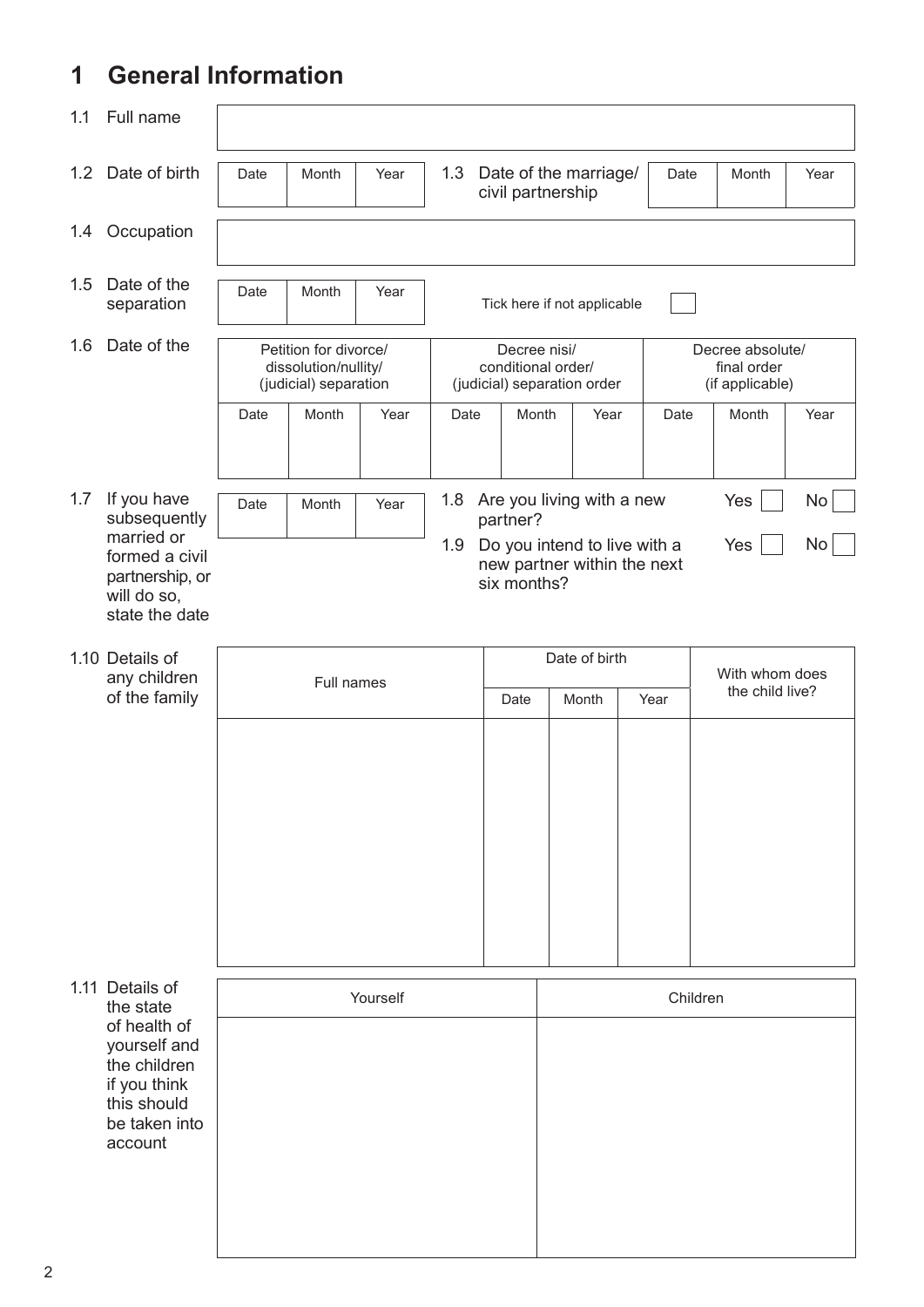1.12 Details of the present and proposed future educational arrangements for the children.

| Present arrangements | Future arrangements |
|----------------------|---------------------|
|                      |                     |
|                      |                     |
|                      |                     |
|                      |                     |
|                      |                     |

1.13 Details of any child support maintenance calculation or any maintenance order or agreement made in respect of any children of the family. If no calculation, order or agreement has been made, give an estimate of the liability of the non-resident parent in respect of the children of the family under the Child Support Act 1991.

1.14 If this application is to vary an order, attach a copy of the order and give details of the part that is to be varied and the changes sought. You may need to continue on a separate sheet.

1.15 Details of any other court cases between you and your spouse/civil partner, whether in relation to money, property, children or anything else.

| Case No | Court | Type of proceedings |
|---------|-------|---------------------|
|         |       |                     |
|         |       |                     |
|         |       |                     |
|         |       |                     |

### 1.16 Your present residence and the occupants of it and on what terms you occupy it (e.g. tenant, owner-occupier).

| Address | Occupants | Terms of occupation |
|---------|-----------|---------------------|
|         |           |                     |
|         |           |                     |
|         |           |                     |
|         |           |                     |
|         |           |                     |
|         |           |                     |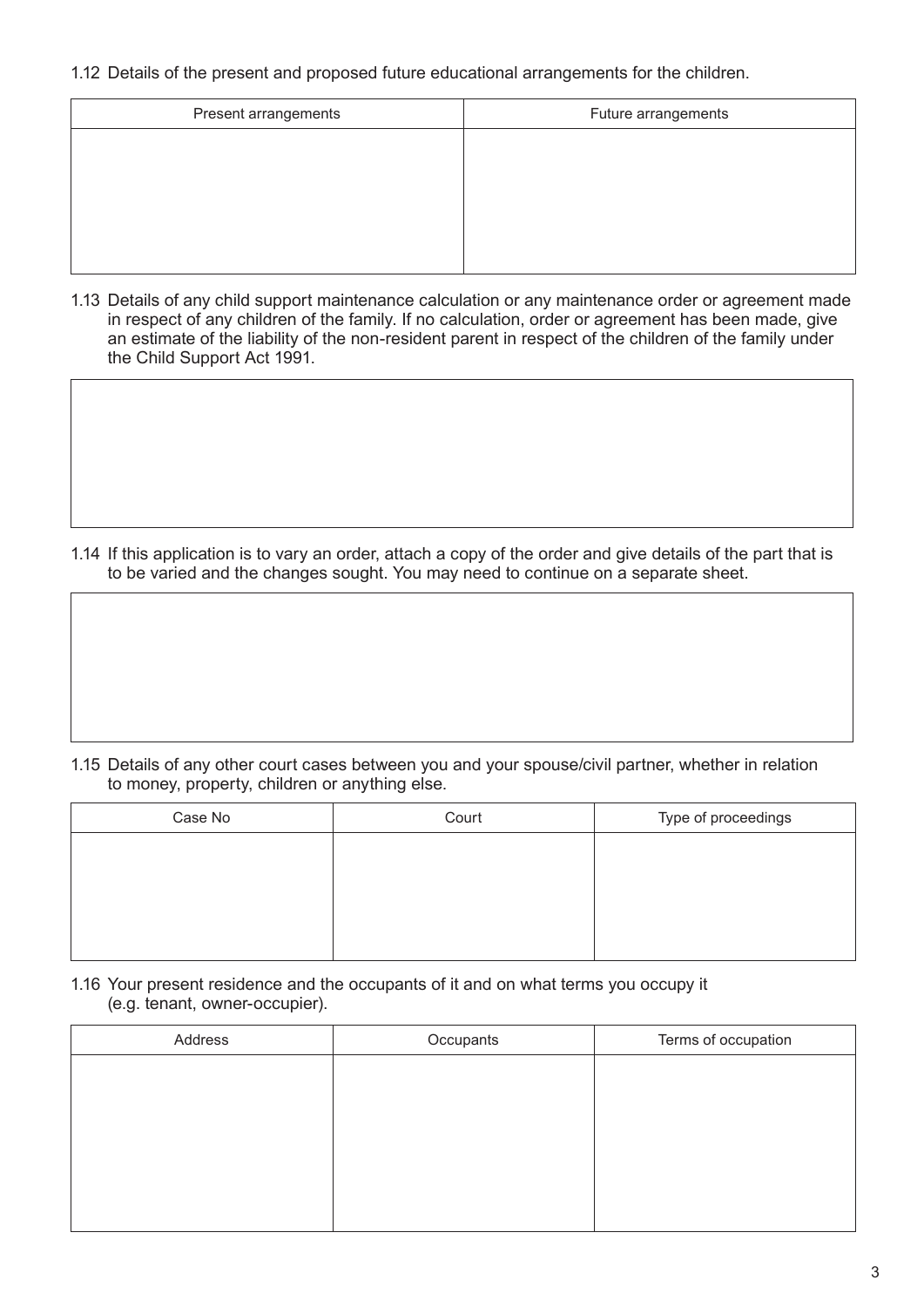### **2 Financial Details Part 1 Real Property (land and buildings) and Personal Assets**

2.1 Complete this section in respect of the family home (the last family home occupied by you and your spouse/civil partner) if it remains unsold.

Documentation required for attachment to this section:

- a) A copy of any valuation of the property obtained within the last six months. If you cannot provide this document, please give your own realistic estimate of the current market value
- b) A recent mortgage statement confirming the sum outstanding on **each** mortgage

| Property name and address                                                                                                                                                                                        |  |
|------------------------------------------------------------------------------------------------------------------------------------------------------------------------------------------------------------------|--|
| Land Registry title number                                                                                                                                                                                       |  |
| Mortgage company name(s) and<br>address(es) and account number(s)                                                                                                                                                |  |
|                                                                                                                                                                                                                  |  |
| Type of mortgage                                                                                                                                                                                                 |  |
| Details of who owns the property and the<br>extent of your legal and beneficial interest<br>in it (i.e. state if it is owned by you solely or<br>jointly owned with your spouse/civil partner<br>or with others) |  |
| If you consider that the legal ownership<br>as recorded at the Land Registry does not<br>reflect the true position, state why                                                                                    |  |
| Current market value of the property                                                                                                                                                                             |  |
| Balance(s) outstanding on any mortgage(s)                                                                                                                                                                        |  |
| If a sale at this stage would result in<br>penalties payable under the mortgage,<br>state amount                                                                                                                 |  |
| Estimate the costs of sale of the property                                                                                                                                                                       |  |
| Total equity in the property<br>(i.e. market value less outstanding<br>mortgage(s), penalties if any and the costs<br>of sale)                                                                                   |  |

TOTAL value of your interest in the family home: Total A **£**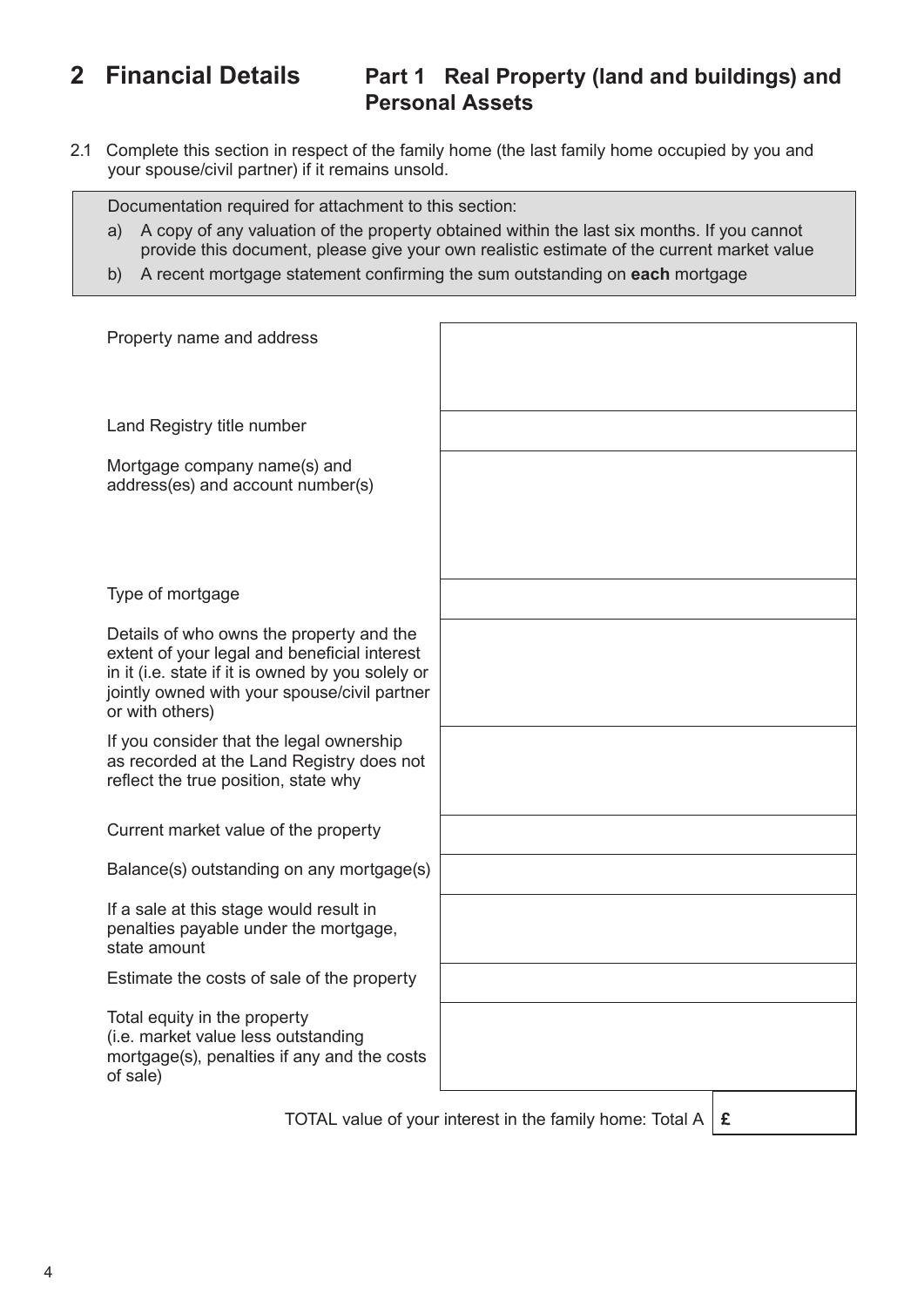2.2 Details of your interest in any other property, land or buildings. Complete one page for each property you have an interest in.

Documentation required for attachment to this section:

- a) A copy of any valuation of the property obtained within the last six months. If you cannot provide this document, please give your own realistic estimate of the current market value
- b) A recent mortgage statement confirming the sum outstanding on **each** mortgage

| Property name and address                                                                                                                                                                                        |  |
|------------------------------------------------------------------------------------------------------------------------------------------------------------------------------------------------------------------|--|
| Land Registry title number                                                                                                                                                                                       |  |
| Mortgage company name(s) and<br>address(es) and account number(s)                                                                                                                                                |  |
| Type of mortgage                                                                                                                                                                                                 |  |
| Details of who owns the property and the<br>extent of your legal and beneficial interest<br>in it (i.e. state if it is owned by you solely or<br>jointly owned with your spouse/civil partner<br>or with others) |  |
| If you consider that the legal ownership<br>as recorded at the Land Registry does not<br>reflect the true position, state why                                                                                    |  |
| Current market value of the property                                                                                                                                                                             |  |
| Balance outstanding on any mortgage(s)                                                                                                                                                                           |  |
| If a sale at this stage would result in<br>penalties payable under the mortgage,<br>state amount                                                                                                                 |  |
| Estimate the costs of sale of the property                                                                                                                                                                       |  |
| Total equity in the property<br>(i.e. market value less outstanding<br>mortgage(s), penalties if any and the costs of<br>sale)                                                                                   |  |
| Total value of your interest in this property                                                                                                                                                                    |  |
|                                                                                                                                                                                                                  |  |

TOTAL value of your interest in ALL other property: Total B **£**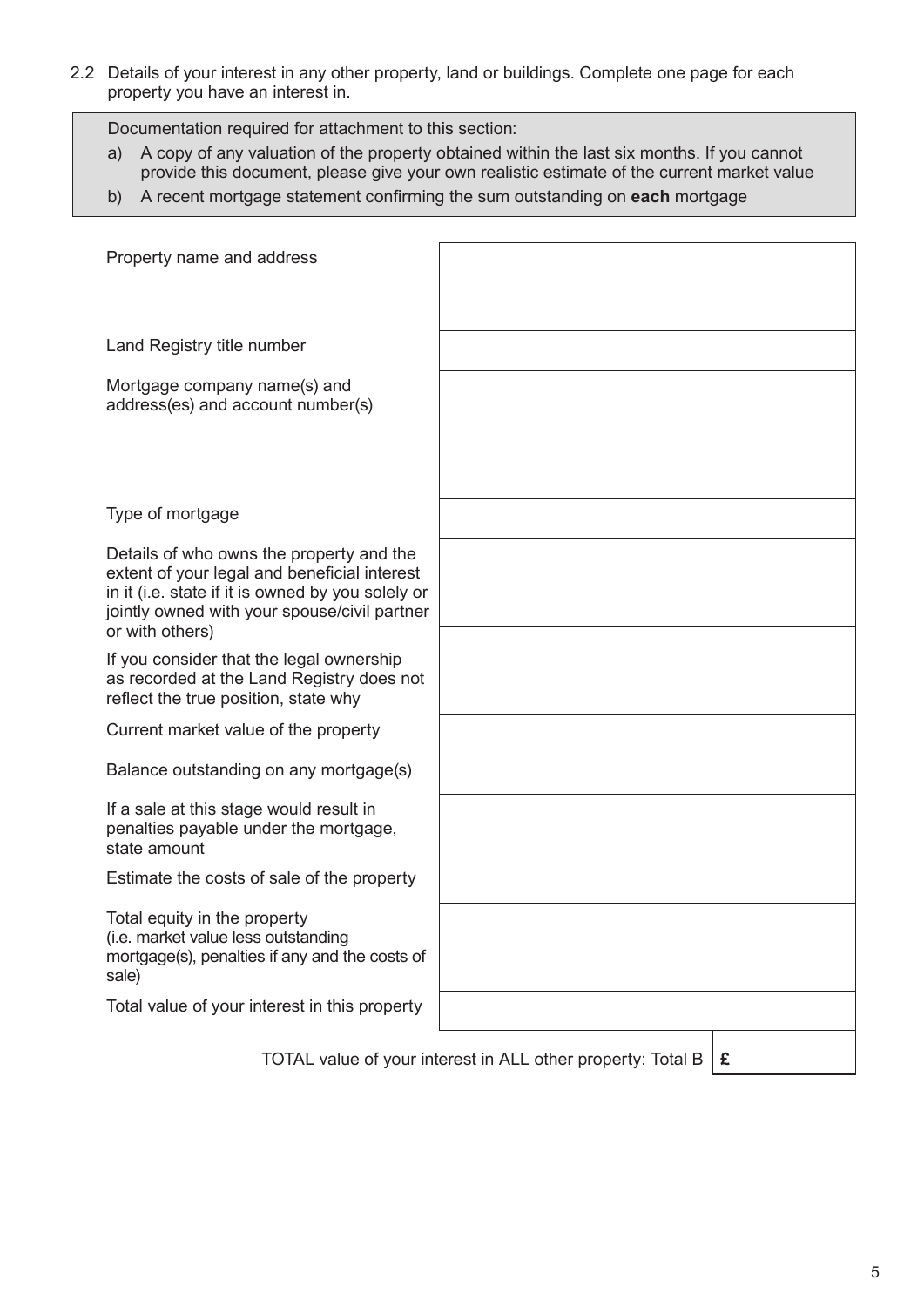2.3 Details of all personal bank, building society and National Savings Accounts that you hold or have held at any time in the last twelve months and which are or were either in your own name or in which you have or have had any interest. This applies whether any such account is in credit or in debit. For joint accounts give your interest and the name of the other account holder. If the account is overdrawn, show a minus figure.

Documentation required for attachment to this section: For each account listed, all statements covering the last 12 months.

| Name of bank or<br>building society,<br>including branch name | Type of account<br>(e.g. current) | Account<br>number | Name of other<br>account holder<br>(if applicable) | Balance at<br>the date of<br>this statement | Total current<br>value of your<br>interest |
|---------------------------------------------------------------|-----------------------------------|-------------------|----------------------------------------------------|---------------------------------------------|--------------------------------------------|
|                                                               |                                   |                   |                                                    |                                             |                                            |
|                                                               |                                   |                   |                                                    |                                             |                                            |
|                                                               |                                   |                   |                                                    |                                             |                                            |
|                                                               |                                   |                   |                                                    |                                             |                                            |
|                                                               |                                   |                   |                                                    |                                             |                                            |
|                                                               |                                   |                   |                                                    |                                             |                                            |

TOTAL value of your interest in ALL accounts: (C1)  $\mathcal{E}$ 

2.4 Details of all investments, including shares, PEPs, ISAs, TESSAs, National Savings Investments (other than already shown above), bonds, stocks, unit trusts, investment trusts, gilts and other quoted securities that you hold or have an interest in. (Do not include dividend income as this will be dealt with separately later on.)

Documentation required for attachment to this section: Latest statement or dividend counterfoil relating to each investment.

| Name | Type of Investment | Size of Holding | Current<br>value | Name of any other<br>account holder<br>(if applicable) | Total current<br>value of your<br>interest |
|------|--------------------|-----------------|------------------|--------------------------------------------------------|--------------------------------------------|
|      |                    |                 |                  |                                                        |                                            |
|      |                    |                 |                  |                                                        |                                            |
|      |                    |                 |                  |                                                        |                                            |
|      |                    |                 |                  | $\sim$ $\sim$ $\sim$                                   |                                            |

TOTAL value of your interest in ALL holdings: (C2)  $\mid$  £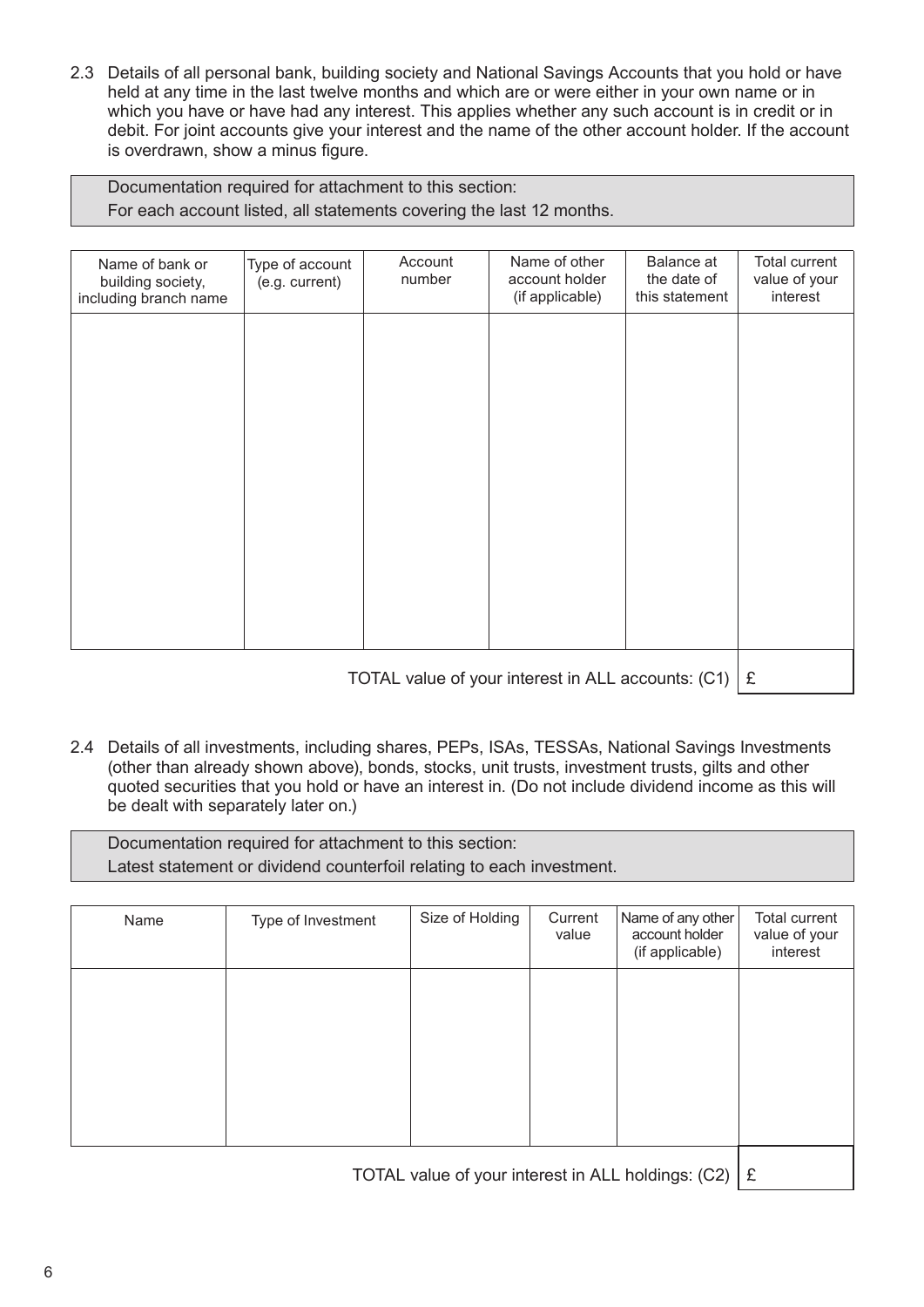2.5 Details of all life insurance policies including endowment policies that you hold or have an interest in. Include those that do not have a surrender value. Complete one page for each policy.

| Documentation required for attachment to this section:           |
|------------------------------------------------------------------|
| A surrender valuation of each policy that has a surrender value. |

| Name of company                                                                                                       |                                                    |       |      |
|-----------------------------------------------------------------------------------------------------------------------|----------------------------------------------------|-------|------|
| Policy type                                                                                                           |                                                    |       |      |
| Policy number                                                                                                         |                                                    |       |      |
| If policy is assigned, state in whose favour<br>and amount of charge                                                  |                                                    |       |      |
| Name of any other owner and the extent of<br>your interest in the policy                                              |                                                    |       |      |
| Maturity date (if applicable)                                                                                         | Date                                               | Month | Year |
| Current surrender value (if applicable)                                                                               |                                                    |       |      |
| If policy includes life insurance, the amount<br>of the insurance and the name of the<br>person whose life is insured |                                                    |       |      |
| Total current surrender value of your<br>interest in this policy                                                      |                                                    |       |      |
|                                                                                                                       | TOTAL value of your interest in ALL policies: (C3) |       | £    |

2.6 Details of all monies that are OWED TO YOU. Do not include sums owed in director's or partnership accounts which should be included at section 2.11.

| Brief description of money owed and by whom                 | <b>Balance</b><br>outstanding | Total current value<br>of your interest |
|-------------------------------------------------------------|-------------------------------|-----------------------------------------|
|                                                             |                               |                                         |
|                                                             |                               |                                         |
|                                                             |                               |                                         |
|                                                             |                               |                                         |
|                                                             |                               |                                         |
| TOTAL value of your interest in ALL debts owed to you: (C4) |                               | E                                       |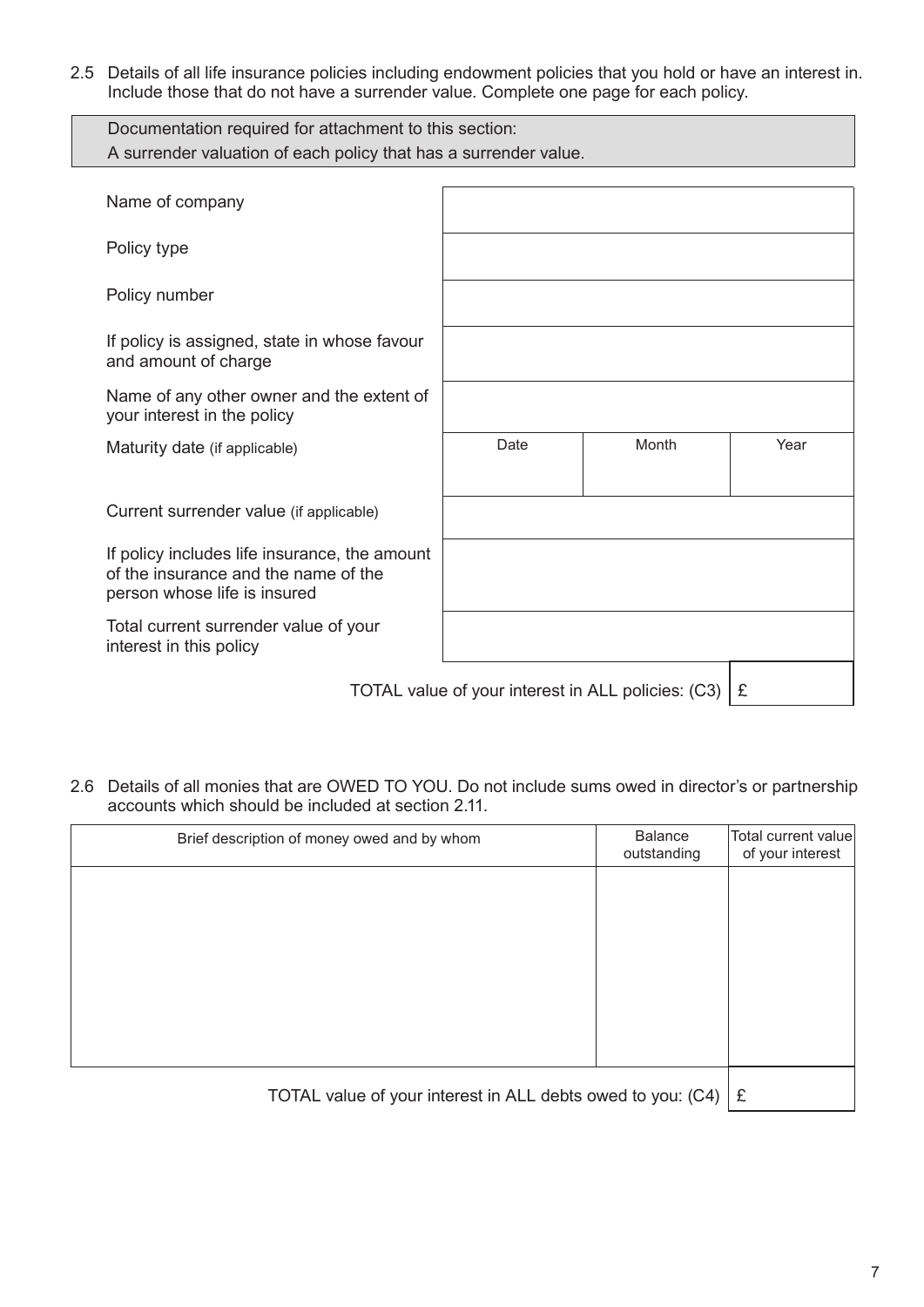2.7 Details of all cash sums held in excess of £500. You must state where it is held and the currency it is held in.

| Where held                                          | Amount | Currency | Total current value<br>of your interest |
|-----------------------------------------------------|--------|----------|-----------------------------------------|
|                                                     |        |          |                                         |
|                                                     |        |          |                                         |
|                                                     |        |          |                                         |
|                                                     |        |          |                                         |
|                                                     |        |          |                                         |
| TOTAL value of your interest in ALL cash sums: (C5) |        |          | Ι£                                      |

2.8 Details of personal belongings individually worth more than £500.

INCLUDE:

- Cars (gross value)
- Collections, pictures and jewellery
- Furniture and house contents

| Brief description of item                                                                                                      | Total current value<br>of your interest |
|--------------------------------------------------------------------------------------------------------------------------------|-----------------------------------------|
|                                                                                                                                |                                         |
|                                                                                                                                |                                         |
|                                                                                                                                |                                         |
|                                                                                                                                |                                         |
|                                                                                                                                |                                         |
| TOTAL value of your interest in ALL personal belongings: (C6)                                                                  | £                                       |
| Add together all the figures in boxes C1 to C6 to give the TOTAL current<br>value of your interest in personal assets: TOTAL C | £                                       |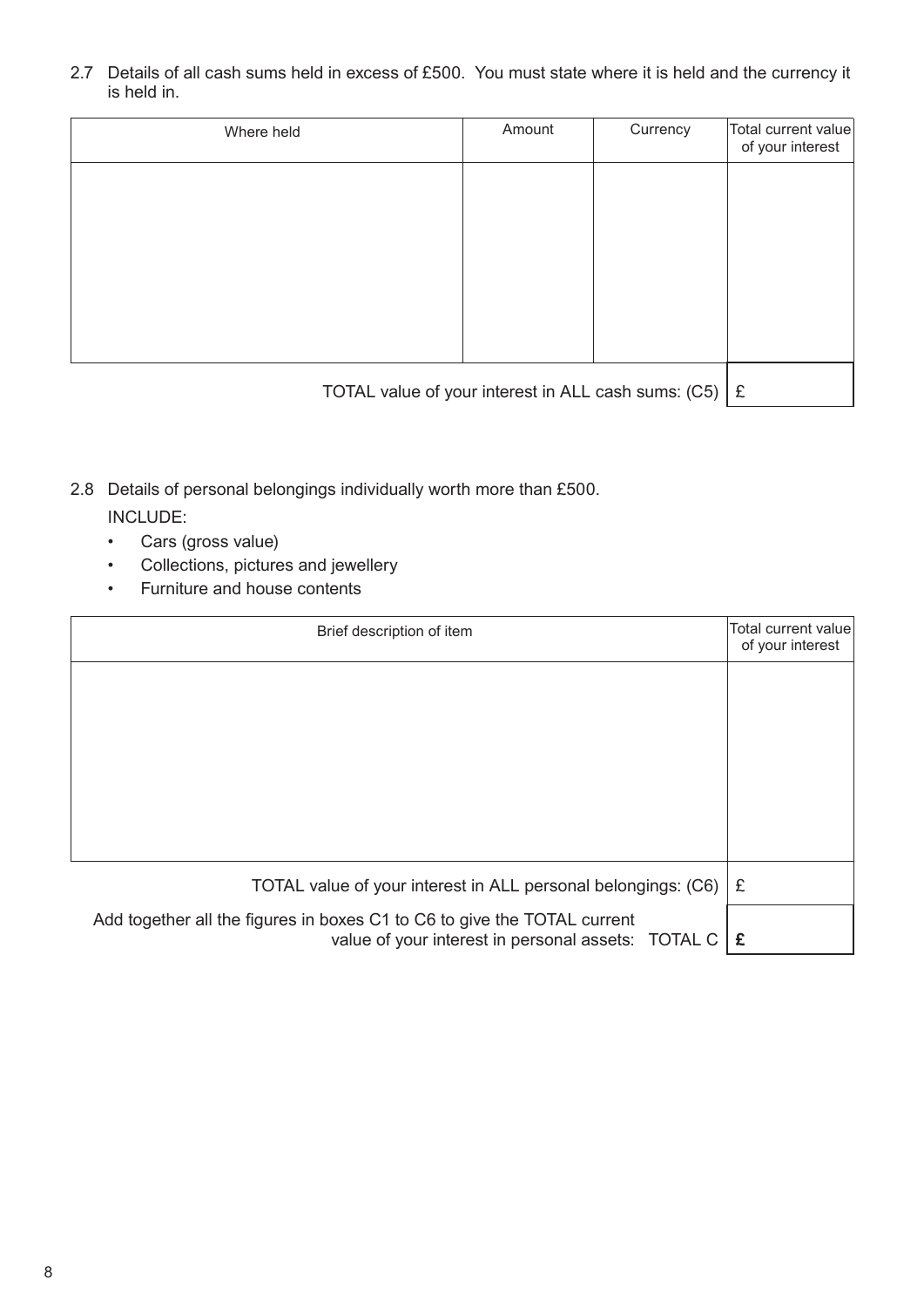## **2 Financial Details Part 2 Capital: Liabilities and Capital Gains Tax**

2.9 Details of any liabilities you have.

EXCLUDE liabilities already shown such as:

- Mortgages
- Any overdrawn bank, building society or National Savings accounts INCLUDE:
- Money owed on credit cards and store cards
- Bank loans
- Hire purchase agreements

List all credit and store cards held including those with a nil or positive balance. Where the liability is not solely your own, give the name(s) of the other account holder(s) and the amount of your share of the liability.

| Liability | Name(s) of other<br>account holder(s)<br>(if applicable) | <b>Total liability</b> | Total current value<br>of your interest in<br>the liability |
|-----------|----------------------------------------------------------|------------------------|-------------------------------------------------------------|
|           |                                                          |                        |                                                             |
|           |                                                          |                        |                                                             |
|           |                                                          |                        |                                                             |
|           | TOTAL value of your interest in ALL liabilities: (D1)    |                        | ١£                                                          |

2.10 If any Capital Gains Tax would be payable on the disposal now of any of your real property or personal assets, give your estimate of the tax liability.

| Asset                                                                       | <b>Total Capital</b><br>Gains Tax liability |
|-----------------------------------------------------------------------------|---------------------------------------------|
|                                                                             |                                             |
|                                                                             |                                             |
|                                                                             |                                             |
|                                                                             |                                             |
|                                                                             |                                             |
| TOTAL value of ALL your potential Capital Gains Tax liabilities: (D2)       | E                                           |
| Add together D1 and D2 to give the TOTAL value of your liabilities: TOTAL D | E                                           |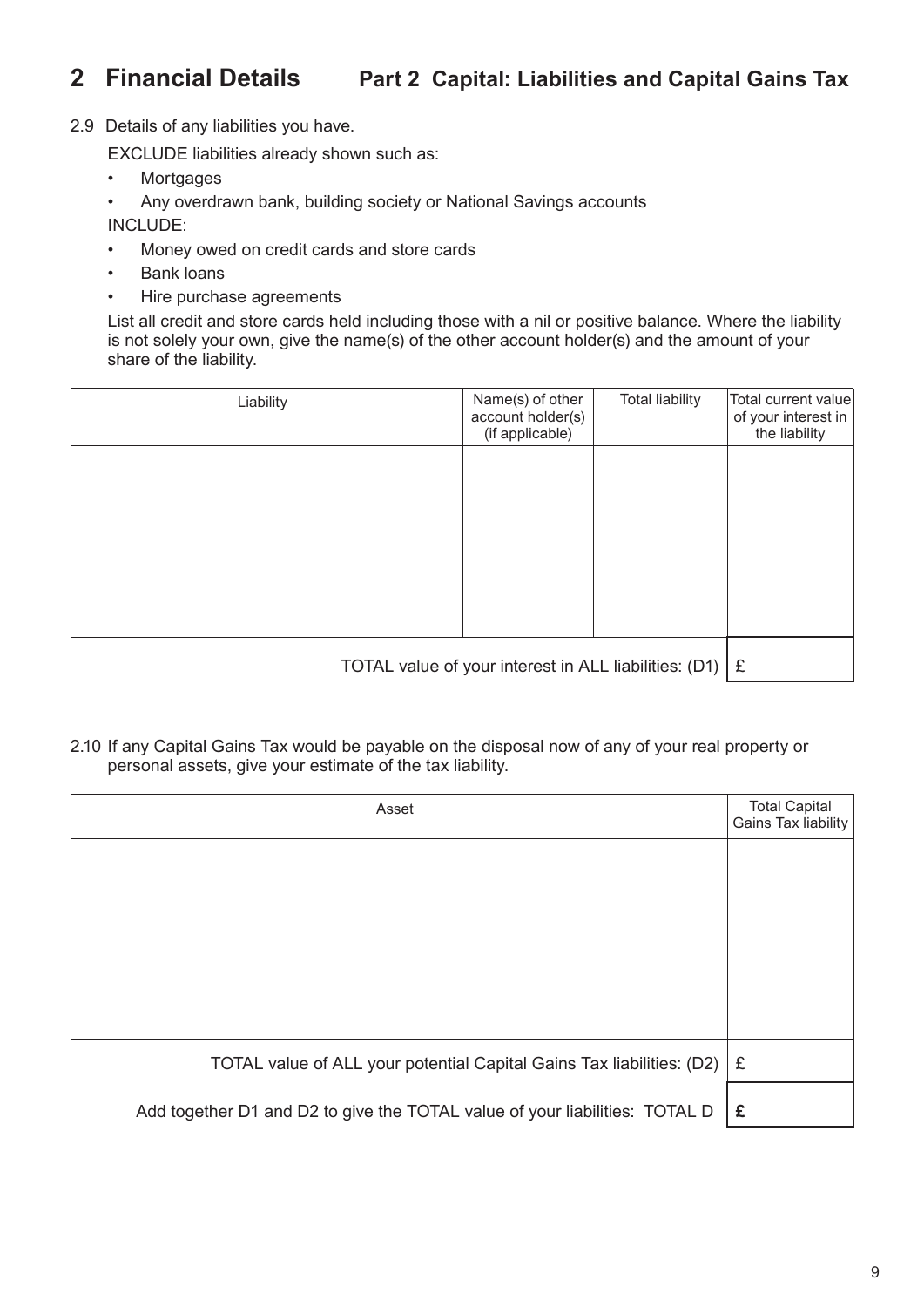## **2 Financial Details Part 3 Capital: Business assets and directorships**

2.11 Details of all your business interests. Complete one page for each business you have an interest in.

Documentation required for attachment to this section:

- a) Copies of the business accounts for the last two financial years
- b) Any documentation, if available at this stage, upon which you have based your estimate of the current value of your interest in this business, for example a letter from an accountant or a formal valuation.

It is not essential to obtain a formal valuation at this stage

| Name of the business                                                                                                                                                                                                                                                                                                                                                                                                      |                                                                                         |
|---------------------------------------------------------------------------------------------------------------------------------------------------------------------------------------------------------------------------------------------------------------------------------------------------------------------------------------------------------------------------------------------------------------------------|-----------------------------------------------------------------------------------------|
| Briefly describe the nature of the business                                                                                                                                                                                                                                                                                                                                                                               |                                                                                         |
| Are you<br>(please tick appropriate box)                                                                                                                                                                                                                                                                                                                                                                                  | Sole trader<br>Partner in a partnership with others<br>Shareholder in a limited company |
| If you are a partner or a shareholder, state<br>the extent of your interest in the business<br>(i.e. partnership share or the extent of<br>your shareholding compared to the overall<br>shares issued)                                                                                                                                                                                                                    |                                                                                         |
| State when your next set of accounts will<br>be available                                                                                                                                                                                                                                                                                                                                                                 |                                                                                         |
| If any of the figures in the last accounts are<br>not an accurate reflection of the current<br>position, state why.<br>For example, if there has been a material<br>change since the last accounts, or if the<br>valuations of the assets are not a true<br>reflection of their value (e.g. because<br>property or other assets have not been re-<br>valued in recent years or because they are<br>shown at a book value) |                                                                                         |
| Total amount of any sums owed to you by<br>the business by way of a director's loan<br>account, partnership capital or current<br>accounts or the like. Identify where these<br>appear in the business accounts                                                                                                                                                                                                           |                                                                                         |
| Your estimate of the current value of your<br>business interest. Explain briefly the basis<br>upon which you have reached that figure                                                                                                                                                                                                                                                                                     |                                                                                         |
| Your estimate of any Capital Gains Tax<br>that would be payable if you were to<br>dispose of your business now                                                                                                                                                                                                                                                                                                            |                                                                                         |
| Net value of your interest in this business<br>after any Capital Gains Tax liability                                                                                                                                                                                                                                                                                                                                      |                                                                                         |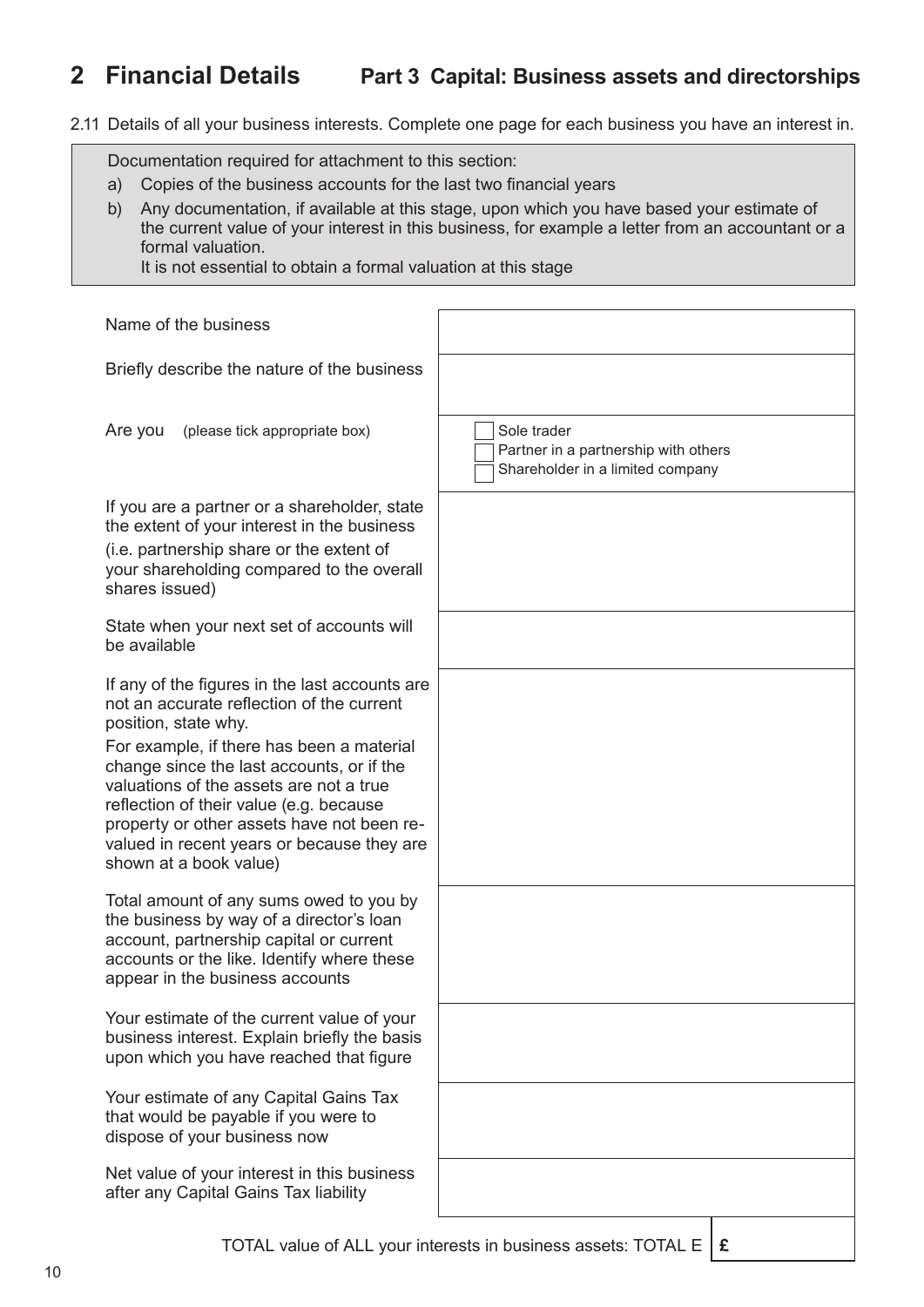2.12 List any directorships you hold or have held in the last 12 months (other than those already disclosed in Section 2.11).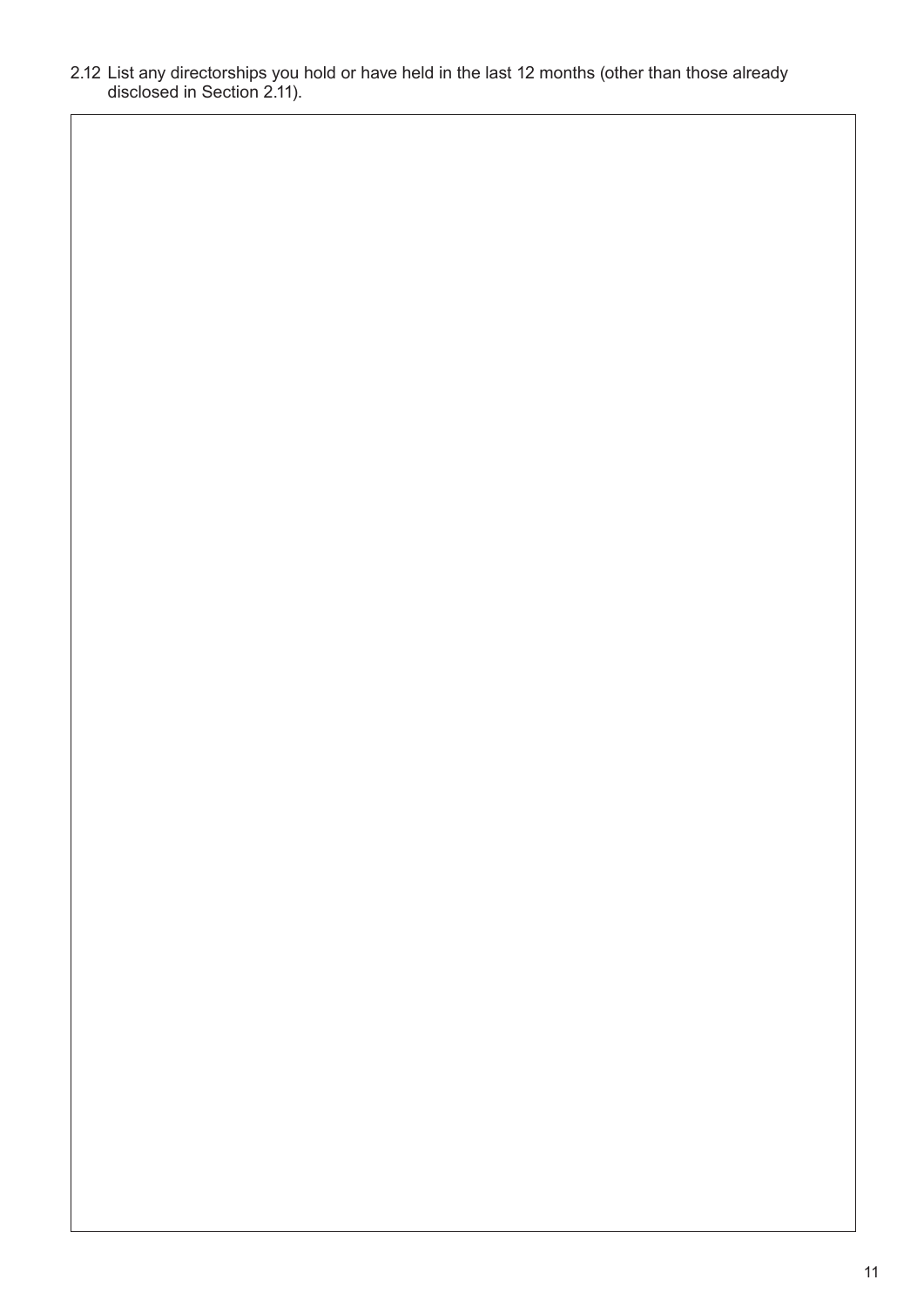### **2 Financial Details Part 4 Capital: Pensions and Pension Protection Fund (PPF) Compensation**

2.13 Give details of all your pension rights and all PPF compensation entitlements, including prospective entitlements. Complete a separate page for each pension or PPF compensation entitlement.

EXCLUDE:

• Basic State Pension

INCLUDE (complete a separate page for each one):

- Additional State Pension (SERPS and State Second Pension (S2P))
- Free Standing Additional Voluntary Contribution Schemes (FSAVC) separate from the scheme of your employer
- Membership of ALL pension plans or schemes
- PPF compensation entitlement for each scheme you were a member of which has transferred to PPF

Documentation required for attachment to this section:

- a) A recent statement showing the cash equivalent (CE) provided by the trustees or managers of each pension arrangement; for the additional state pension, a valuation of these rights or for PPF a valuation of PPF compensation entitlement
- b) If any valuation is not available, give the estimated date when it will be available and attach a copy of your letter to the pension company, administrators, or PPF Board from whom the information was sought and/or state the date on which an application for a valuation of an Additional State Pension was submitted to the Department of Work and Pensions

| Name and address of pension<br>arrangement or PPF Board                                                                                                                                                                                 |      |                                                 |      |
|-----------------------------------------------------------------------------------------------------------------------------------------------------------------------------------------------------------------------------------------|------|-------------------------------------------------|------|
| <b>Your National Insurance Number</b>                                                                                                                                                                                                   |      |                                                 |      |
| Number of pension arrangement or<br>reference number or PPF compensation<br>reference number                                                                                                                                            |      |                                                 |      |
| Type of scheme<br>e.g. occupational or personal, final salary,<br>money purchase, additional state pension,<br>PPF or other (if other, please give details)                                                                             |      |                                                 |      |
| Date the CE, PPF compensation or<br>additional state pension was calculated                                                                                                                                                             | Date | Month                                           | Year |
| Is the pension in payment or drawdown?<br>(please answer Yes or No)                                                                                                                                                                     | Yes  | No                                              |      |
| State the CE quotation, the additional state<br>pension valuation or PPF valuation of those<br>rights                                                                                                                                   |      |                                                 |      |
| If the arrangement is an occupational<br>pension arrangement that is paying<br>reduced CEs, please quote what the CE<br>would have been if not reduced. If this<br>is not possible, please indicate if the CE<br>quoted is a reduced CE |      |                                                 |      |
| Is the PPF compensation capped?<br>(please answer Yes or No)                                                                                                                                                                            | Yes  | <b>No</b>                                       |      |
|                                                                                                                                                                                                                                         |      | TOTAL value of ALL your pension assets: TOTAL F | £    |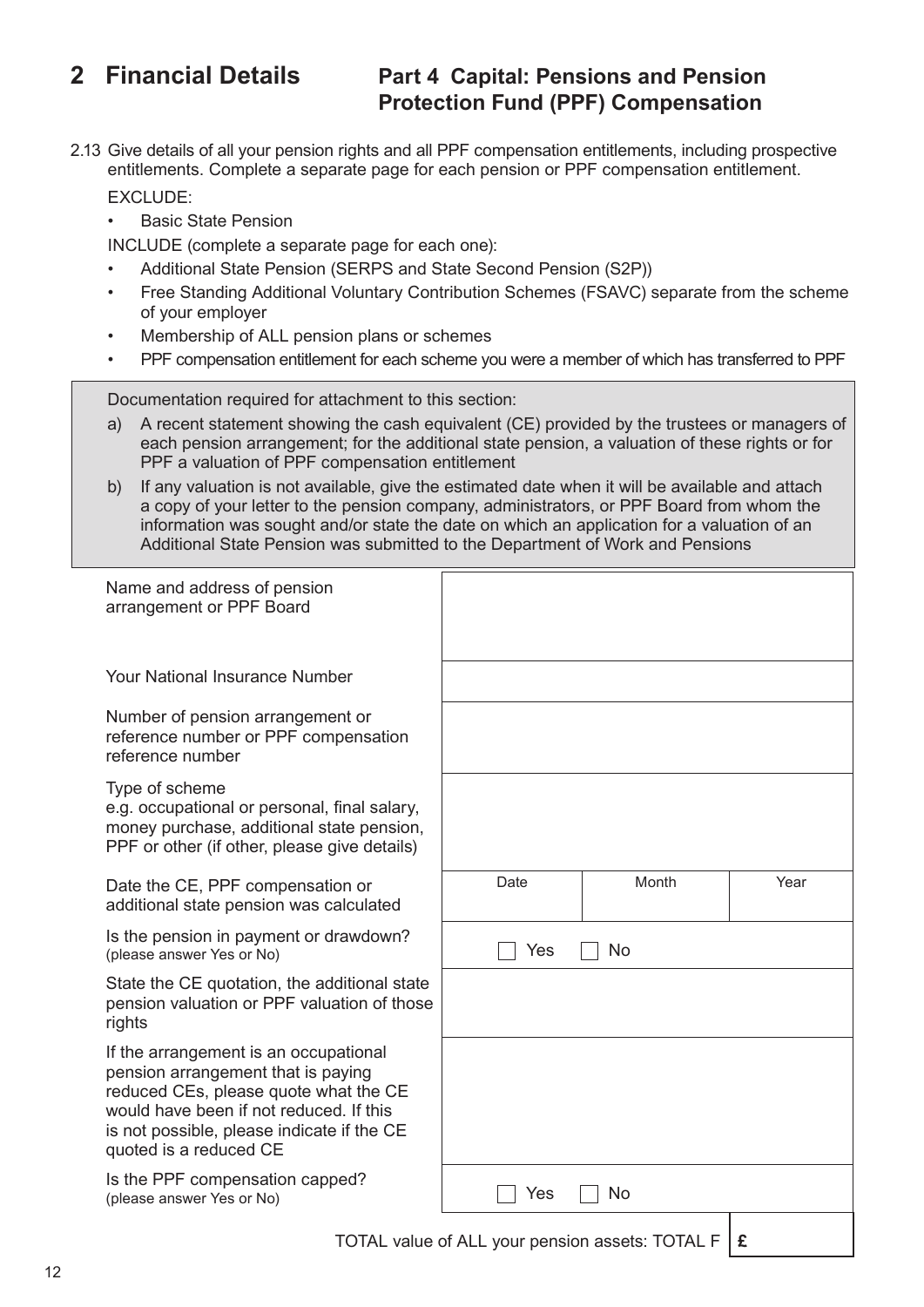## **2 Financial Details Part 5 Capital: Other assets**

2.14 Give details of any other assets not listed in Parts 1 to 4 above.

INCLUDE (the following list is not exhaustive):

- Any personal or business assets not yet disclosed
- Unrealisable assets
- Share option schemes, stating the estimated net sale proceeds of the shares if the options were capable of exercise now, and whether Capital Gains Tax or income tax would be payable
- Business expansion schemes
- **Futures**
- **Commodities**
- Trust interests (including interests under a discretionary trust), stating your estimate of the value of the interest and when it is likely to become realisable. If you say it will never be realisable, or has no value, give your reasons
- Any asset that is likely to be received in the foreseeable future
- Any asset held on your behalf by a third party

• Any asset not disclosed elsewhere on this form even if held outside England and Wales You are reminded of your obligation to disclose all your financial assets and interests of ANY nature.

| Type of asset | Value | Total NET value<br>of your interest |
|---------------|-------|-------------------------------------|
|               |       |                                     |
|               |       |                                     |
|               |       |                                     |
|               |       |                                     |
|               |       |                                     |
|               |       |                                     |
|               |       |                                     |
|               |       |                                     |
|               |       |                                     |
|               |       |                                     |
|               |       |                                     |
|               |       |                                     |
|               |       |                                     |
|               |       |                                     |
|               |       |                                     |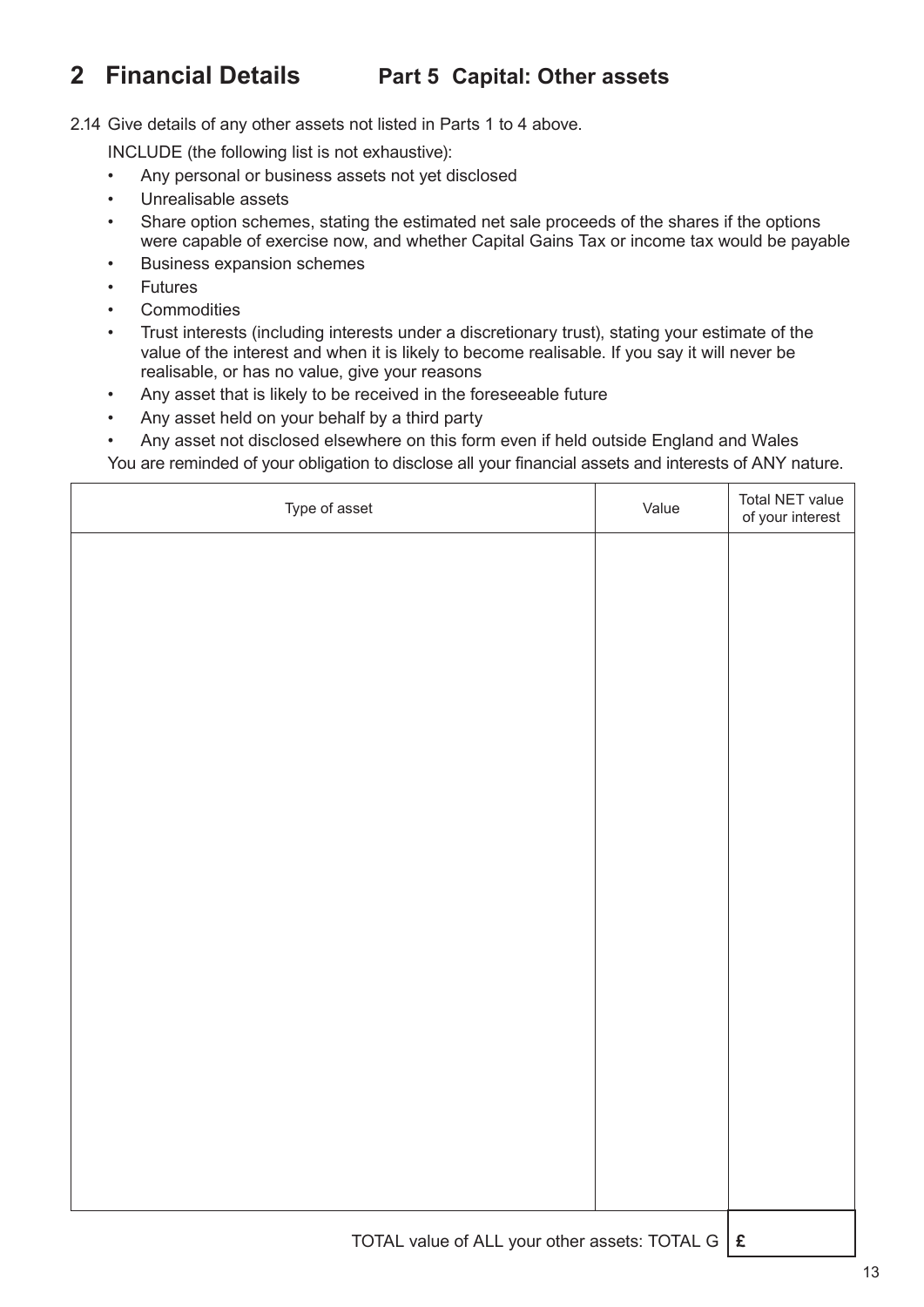## **2 Financial Details Part 6 Income: Earned income from employment**

2.15 Details of earned income from employment. Complete one page for each employment.

Documentation required for attachment to this section: a) P60 for the last financial year (you should have received this from your employer shortly after the last 5th April) b) Your last three payslips c) Your last Form P11D if you have been issued with one Name and address of your employer Job title and brief details of the type of work you do Hours worked per week in this employment How long have you been with this employer? Explain the basis of your income i.e. state whether it is based on an annual salary or an hourly rate of pay and whether it includes commissions or bonuses Gross income for the last financial year as shown on your P60 Net income for the last financial year i.e. gross income less income tax and national insurance Average net income for the last three months i.e. total income less income tax and national insurance divided by three Briefly explain any other entries on the attached payslips other than basic income, income tax and national insurance If the payslips attached for the last three months are not an accurate reflection of your normal income briefly explain why Details and value of any bonuses or other occasional payments that you receive from this employment not otherwise already shown, including the basis upon which they are paid Details and value of any benefits in kind, perks or other remuneration received from this employer in the last year (e.g. provision of a car, payment of travel, accommodation, meal expenses, etc.) Your estimate of your net income from this employment for the next 12 months. If this differs significantly from your current income explain why in box 4.1.2

> Estimated TOTAL of ALL net earned income from employment for the next 12 months: TOTAL H **£**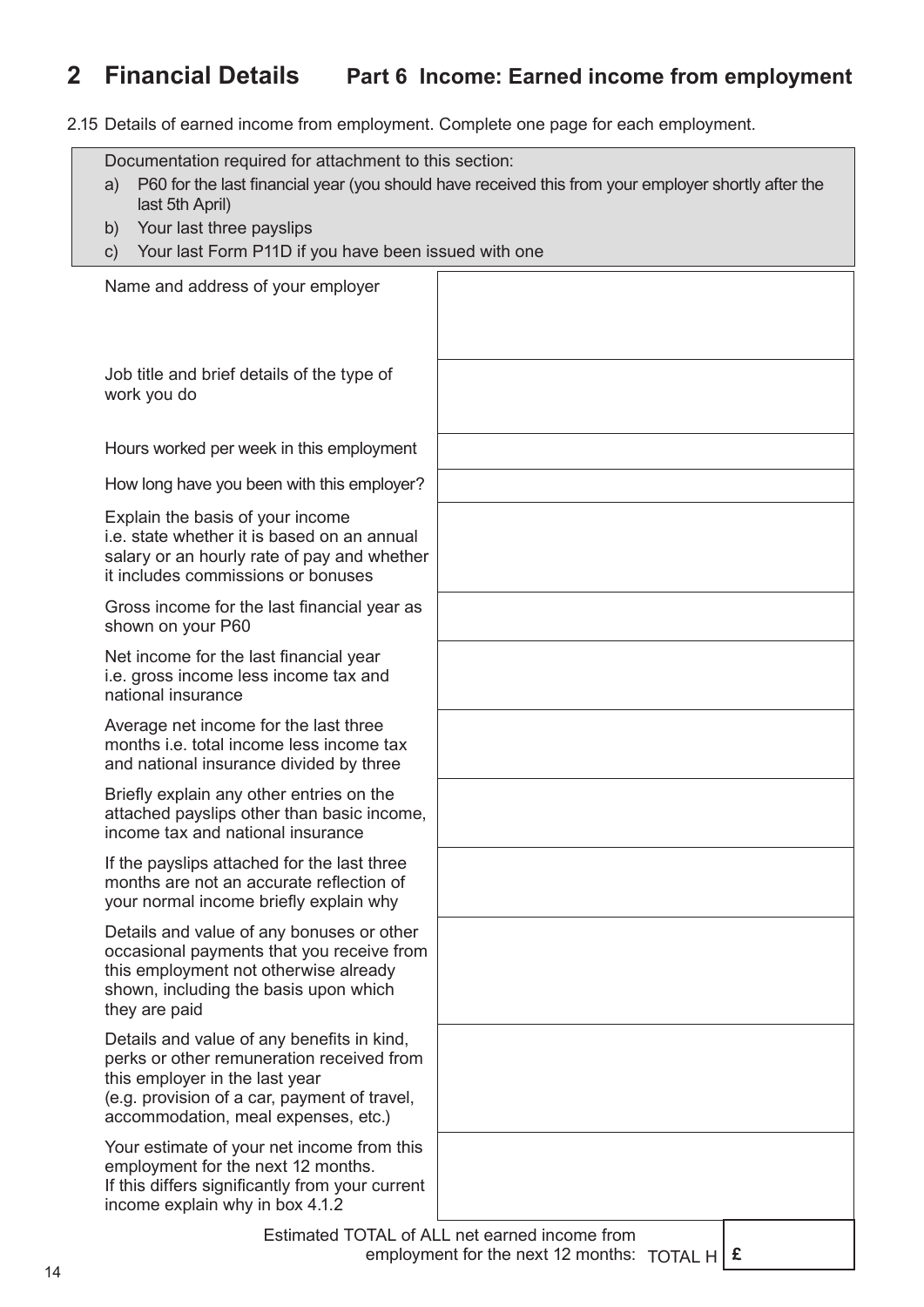## **2 Financial Details Part 7 Income: Income from self-employment or partnership**

2.16 You will have already given details of your business and provided the last two years accounts at section 2.11. Complete this section giving details of your income from your business. Complete one page for each business.

Documentation required for attachment to this section:

- a) A copy of your last tax assessment or, if that is not available, a letter from your accountant confirming your tax liability
- b) If net income from the last financial year and estimated net income for the next 12 months is significantly different, a copy of management accounts for the period since your last account

| Name of the business                                                                                                                                                                                           |  |
|----------------------------------------------------------------------------------------------------------------------------------------------------------------------------------------------------------------|--|
| Date to which your last accounts were<br>completed                                                                                                                                                             |  |
| Your share of gross business profit from<br>the last completed accounts                                                                                                                                        |  |
| Income tax and national insurance payable<br>on your share of gross business profit above                                                                                                                      |  |
| Net income for that year (using the two<br>figures directly above, gross business<br>profit less income tax and national<br>insurance payable)                                                                 |  |
| Details and value of any benefits in kind,<br>perks or other remuneration received from<br>this business in the last year<br>e.g. provision of a car, payment of travel,<br>accommodation, meal expenses, etc. |  |
| Amount of any regular monthly or other<br>drawings that you take from this business                                                                                                                            |  |
| If the estimated figure directly below is<br>different from the net income as at the end<br>date of the last completed accounts, briefly<br>explain the reason(s)                                              |  |
| Your estimate of your net annual income<br>for the next 12 months                                                                                                                                              |  |

Estimated TOTAL of ALL net income from self-employment or partnership for the next 12 months:  $TOTAL$ <sub>1</sub> **£**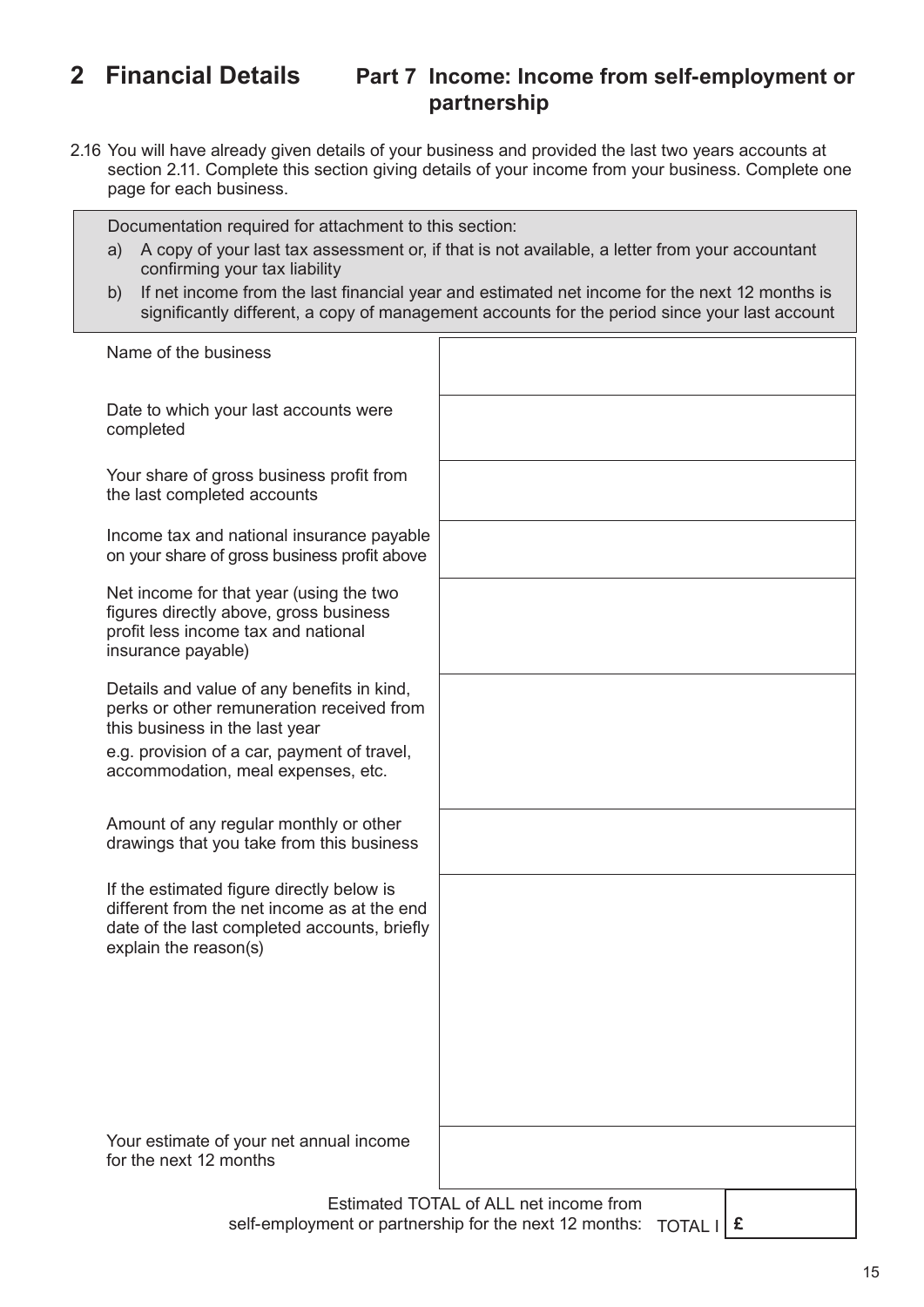## **2 Financial Details Part 8 Income: Income from investments e.g. dividends, interest or rental income**

2.17 Details of income received in the last financial year (the year ended last 5th April), and your estimate of your income for the current financial year. Indicate whether the income was paid gross or net of income tax. You are not required to calculate any tax payable that may arise.

| Nature of income and the asset from<br>which it derived           | Paid gross or net | Income received<br>in the last financial<br>year | Estimated income<br>for the next<br>12 months |
|-------------------------------------------------------------------|-------------------|--------------------------------------------------|-----------------------------------------------|
|                                                                   |                   |                                                  |                                               |
|                                                                   |                   |                                                  |                                               |
|                                                                   |                   |                                                  |                                               |
|                                                                   |                   |                                                  |                                               |
|                                                                   |                   |                                                  |                                               |
|                                                                   |                   |                                                  |                                               |
| Estimated TOTAL investment income for the next 12 months: TOTAL J |                   |                                                  | E                                             |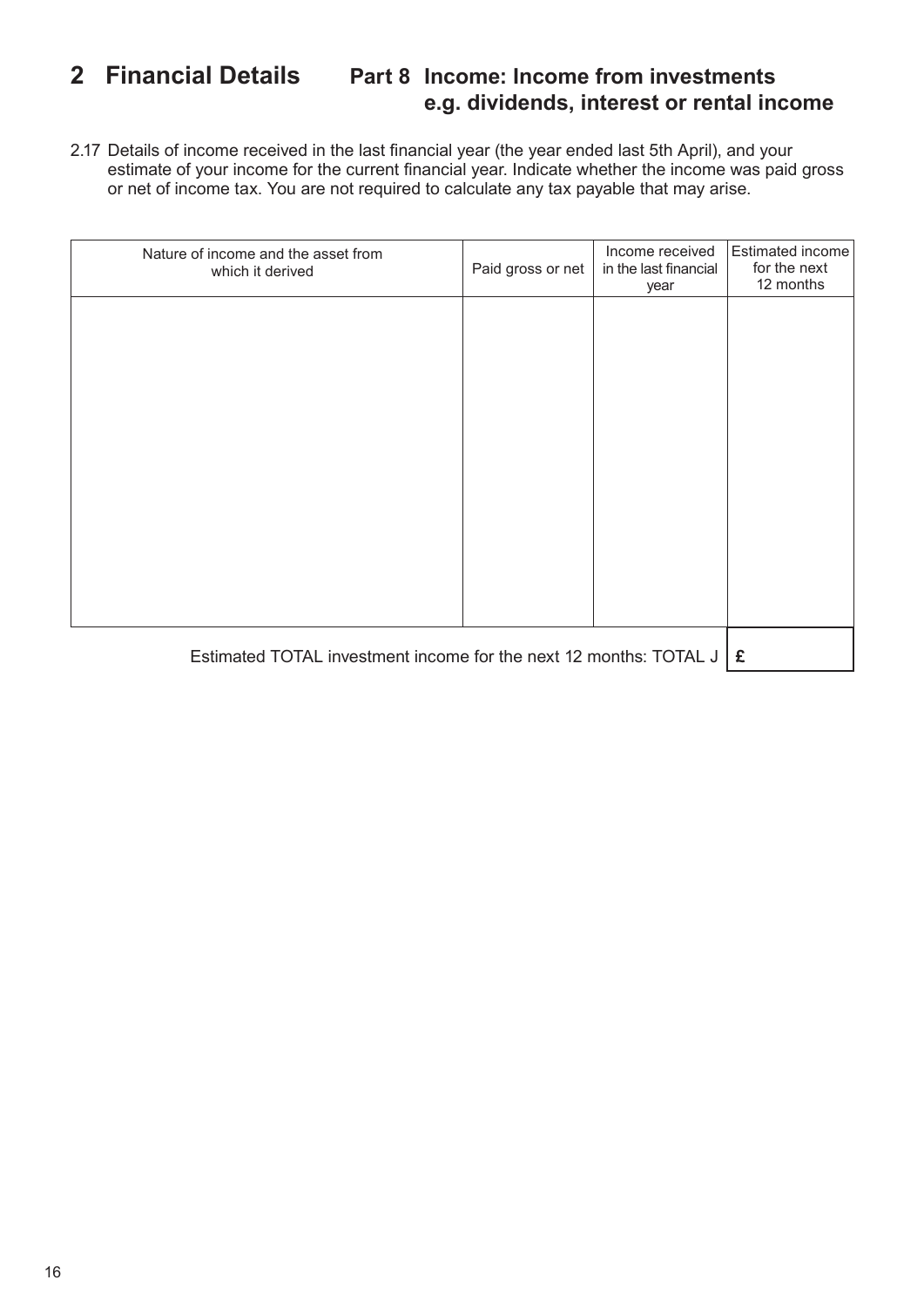## **2 Financial Details Part 9 Income: Income from state benefits (including state pension and child benefit)**

2.18 Details of all state benefits that you are currently receiving.

| Name of benefit                                                             | Amount paid | Frequency of<br>payment | Estimated income<br>for the next<br>12 months |
|-----------------------------------------------------------------------------|-------------|-------------------------|-----------------------------------------------|
|                                                                             |             |                         |                                               |
|                                                                             |             |                         |                                               |
|                                                                             |             |                         |                                               |
|                                                                             |             |                         |                                               |
|                                                                             |             |                         |                                               |
|                                                                             |             |                         |                                               |
| Estimated TOTAL benefit income for the next 12 months: TOTAL K $\mathbf{E}$ |             |                         |                                               |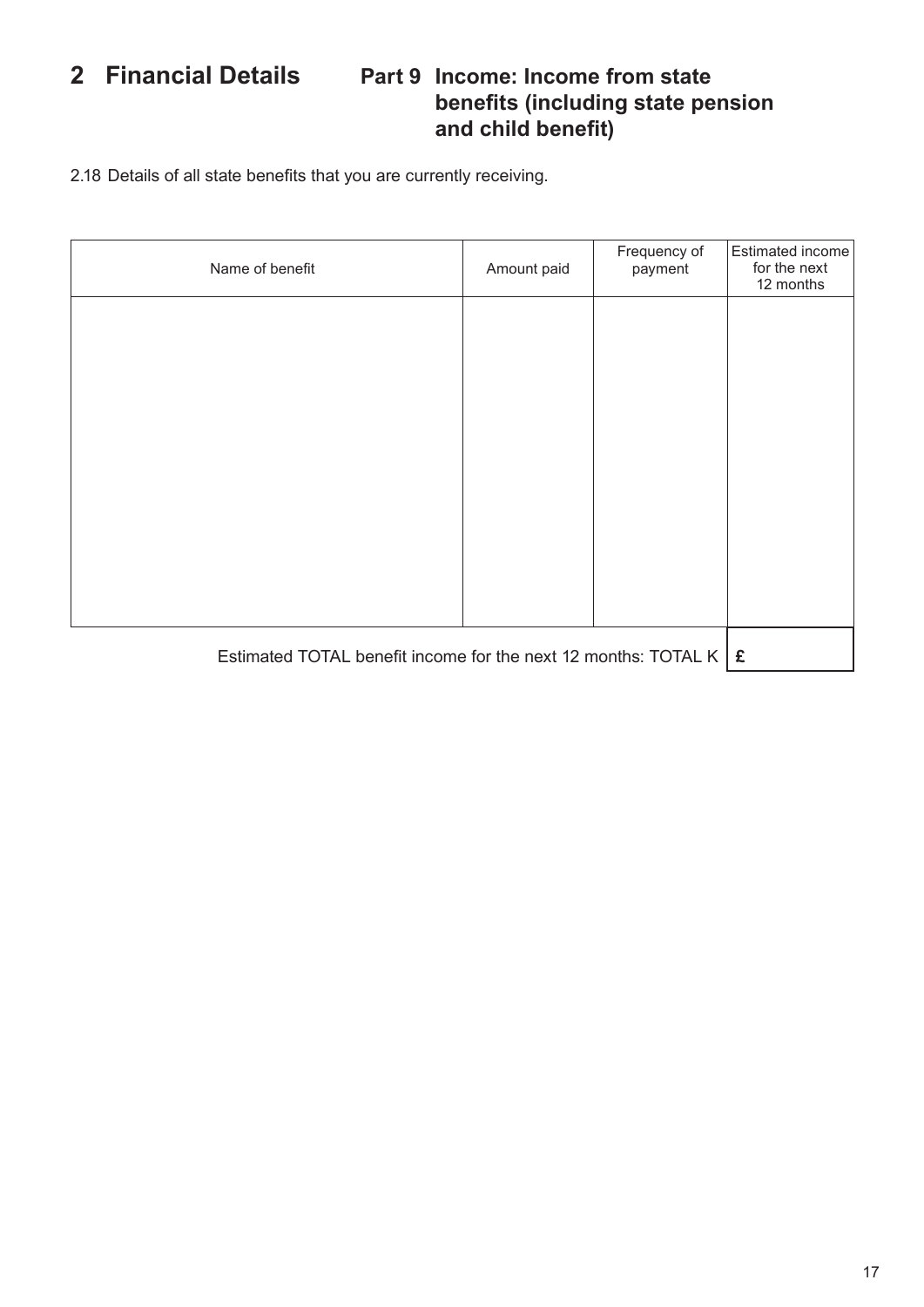## **2 Financial Details Part 10 Income: Any other income**

2.19 Details of any other income not disclosed above.

INCLUDE:

Any source including a Pension (excluding State Pension), and Pension Protection Fund (PPF) compensation

- from which income has been received during the last 12 months (even if it has now ceased)
- from which income is likely to be received during the next 12 months

You are reminded of your obligation to give full disclosure of your financial circumstances

| Nature of income                                                          | Paid gross or net | Income received<br>in the last financial<br>year | Estimated income<br>for the next<br>12 months |
|---------------------------------------------------------------------------|-------------------|--------------------------------------------------|-----------------------------------------------|
|                                                                           |                   |                                                  |                                               |
|                                                                           |                   |                                                  |                                               |
|                                                                           |                   |                                                  |                                               |
|                                                                           |                   |                                                  |                                               |
|                                                                           |                   |                                                  |                                               |
|                                                                           |                   |                                                  |                                               |
|                                                                           |                   |                                                  |                                               |
|                                                                           |                   |                                                  |                                               |
|                                                                           |                   |                                                  |                                               |
|                                                                           |                   |                                                  |                                               |
|                                                                           |                   |                                                  |                                               |
|                                                                           |                   |                                                  |                                               |
|                                                                           |                   |                                                  |                                               |
|                                                                           |                   |                                                  |                                               |
|                                                                           |                   |                                                  |                                               |
|                                                                           |                   |                                                  |                                               |
|                                                                           |                   |                                                  |                                               |
|                                                                           |                   |                                                  |                                               |
| Estimated TOTAL other income for the next 12 months: TOTAL L $\mathbf{E}$ |                   |                                                  |                                               |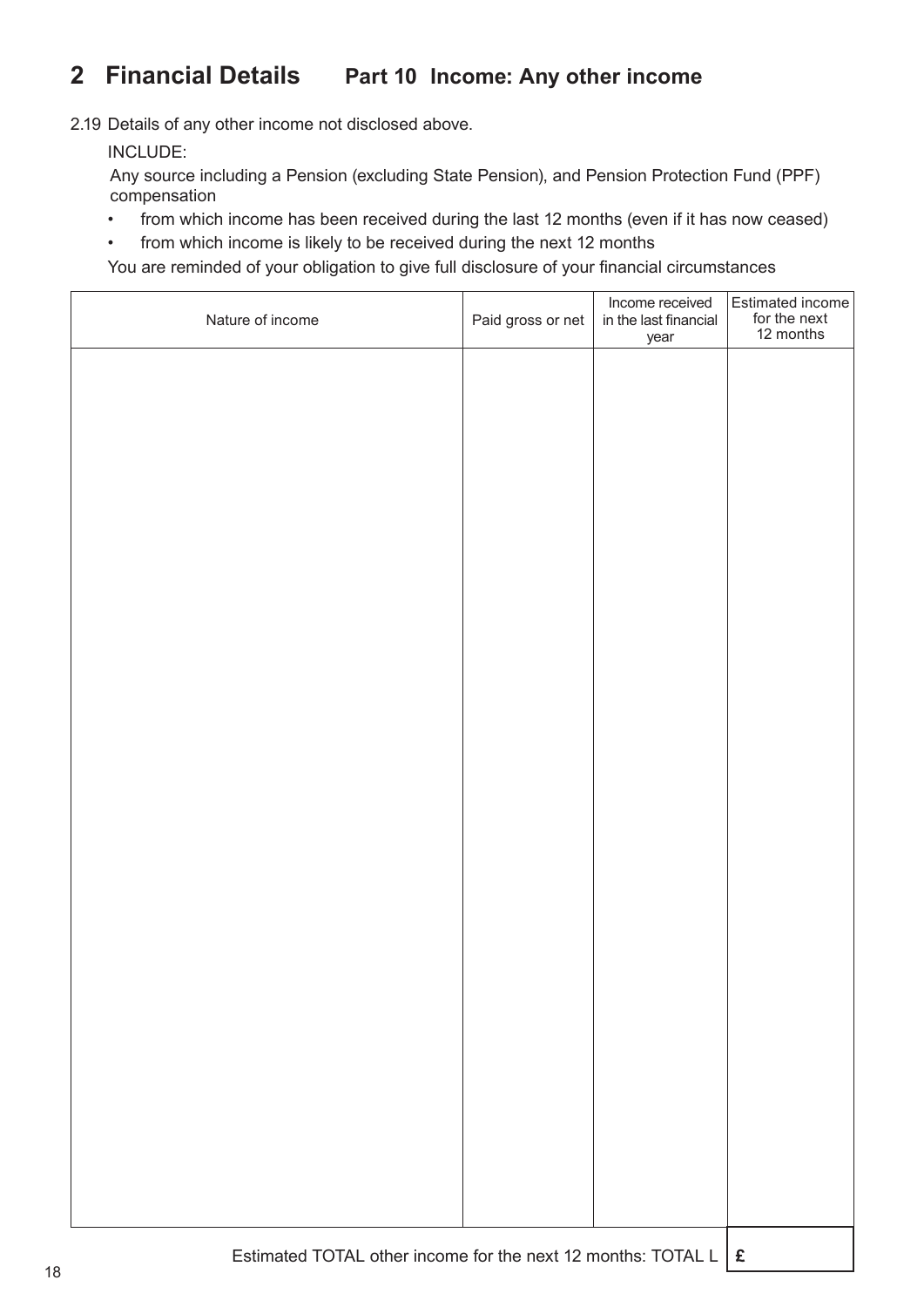# **2 Financial Details Summaries**

2.20 Summary of your capital (Parts 1 to 5).

| Description                                                                                         | Reference of<br>the section on<br>this statement | Value |
|-----------------------------------------------------------------------------------------------------|--------------------------------------------------|-------|
| Current value of your interest in the family home                                                   | A                                                |       |
| Current value of your interest in all other property                                                | B                                                |       |
| Current value of your interest in personal assets                                                   | C                                                |       |
| Current value of your interest in business assets                                                   | Е                                                |       |
| Current value of your pension and PPF compensation assets                                           | F                                                |       |
| Current value of all your other assets                                                              | G                                                |       |
| Total value of your assets (Totals A+B+C+E+F+G)                                                     | £                                                |       |
| Current value of your liabilities                                                                   | D                                                |       |
| Value of your assets LESS the value of your liabilities (Totals A+B+C+E+F+G – D) $\mathbf{\hat{E}}$ |                                                  |       |

### 2.21 Summary of your estimated income for the next 12 months (Parts 6 to 10).

| Description                                                       | Reference of<br>the section on<br>this statement | Value |
|-------------------------------------------------------------------|--------------------------------------------------|-------|
| Estimated net total of income from employment                     | H                                                |       |
| Estimated net total of income from self-employment or partnership |                                                  |       |
| Estimated net total of investment income                          | J                                                |       |
| Estimated state benefit receipts                                  | K                                                |       |
| Estimated net total of all other income                           |                                                  |       |
| Estimated TOTAL income for the next 12 months (Totals H to L):    | £                                                |       |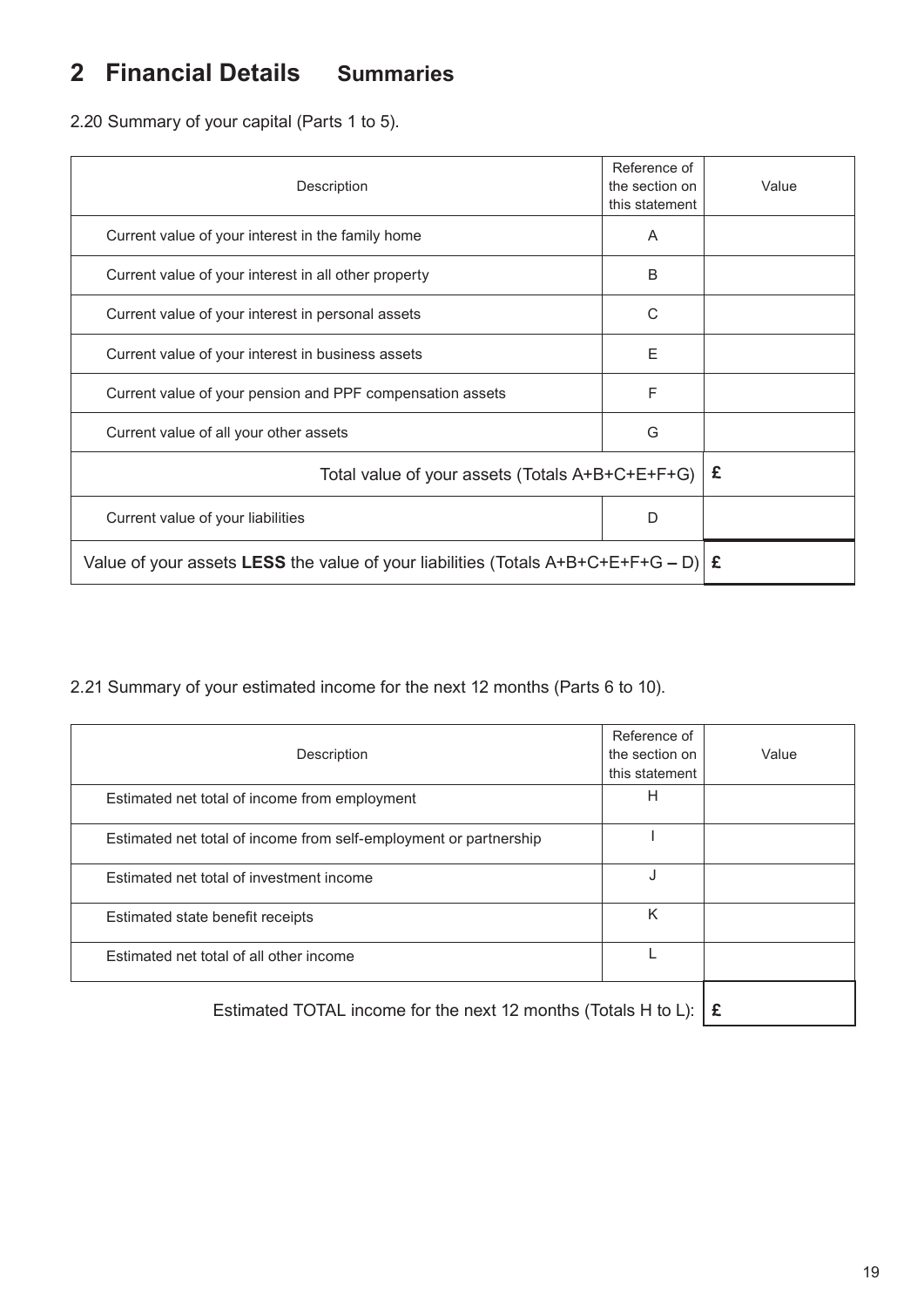## **3 Financial Requirements Part 1 Income needs**

3.1 Income needs for yourself and for any children living with you or provided for by you. ALL figures should be annual, monthly or weekly (state which). You *must not* use a combination of these periods. State your current income needs and, if these are likely to change in the near future, explain the anticipated change and give an estimate of the future cost.

| The income needs below are:<br>(delete those not applicable) | Weekly | Monthly | Annual |
|--------------------------------------------------------------|--------|---------|--------|
| anticipate my income needs are going to change because       |        |         |        |
|                                                              |        |         |        |
|                                                              |        |         |        |
|                                                              |        |         |        |
|                                                              |        |         |        |
|                                                              |        |         |        |

3.1.1 Income needs for yourself.

INCLUDE:

- All income needs for yourself
- Income needs for any children living with you or provided for by you only if these form part of your total income needs (e.g. housing, fuel, car expenses, holidays, etc)

| Item | Current cost                              | <b>Estimated future</b><br>cost |
|------|-------------------------------------------|---------------------------------|
|      |                                           |                                 |
|      |                                           |                                 |
|      |                                           |                                 |
|      |                                           |                                 |
|      | SUB-TOTAL your income needs $\mathcal{E}$ |                                 |

3.1.2 Income needs for children living with you or provided for by you.

INCLUDE:

• Only those income needs that are different to those of your household shown above

| Current cost<br>Item                    | <b>Estimated future</b><br>cost |
|-----------------------------------------|---------------------------------|
|                                         |                                 |
|                                         |                                 |
|                                         |                                 |
|                                         |                                 |
| SUB-TOTAL children's income needs: $E$  |                                 |
| TOTAL of ALL income needs: $\mathbf{E}$ |                                 |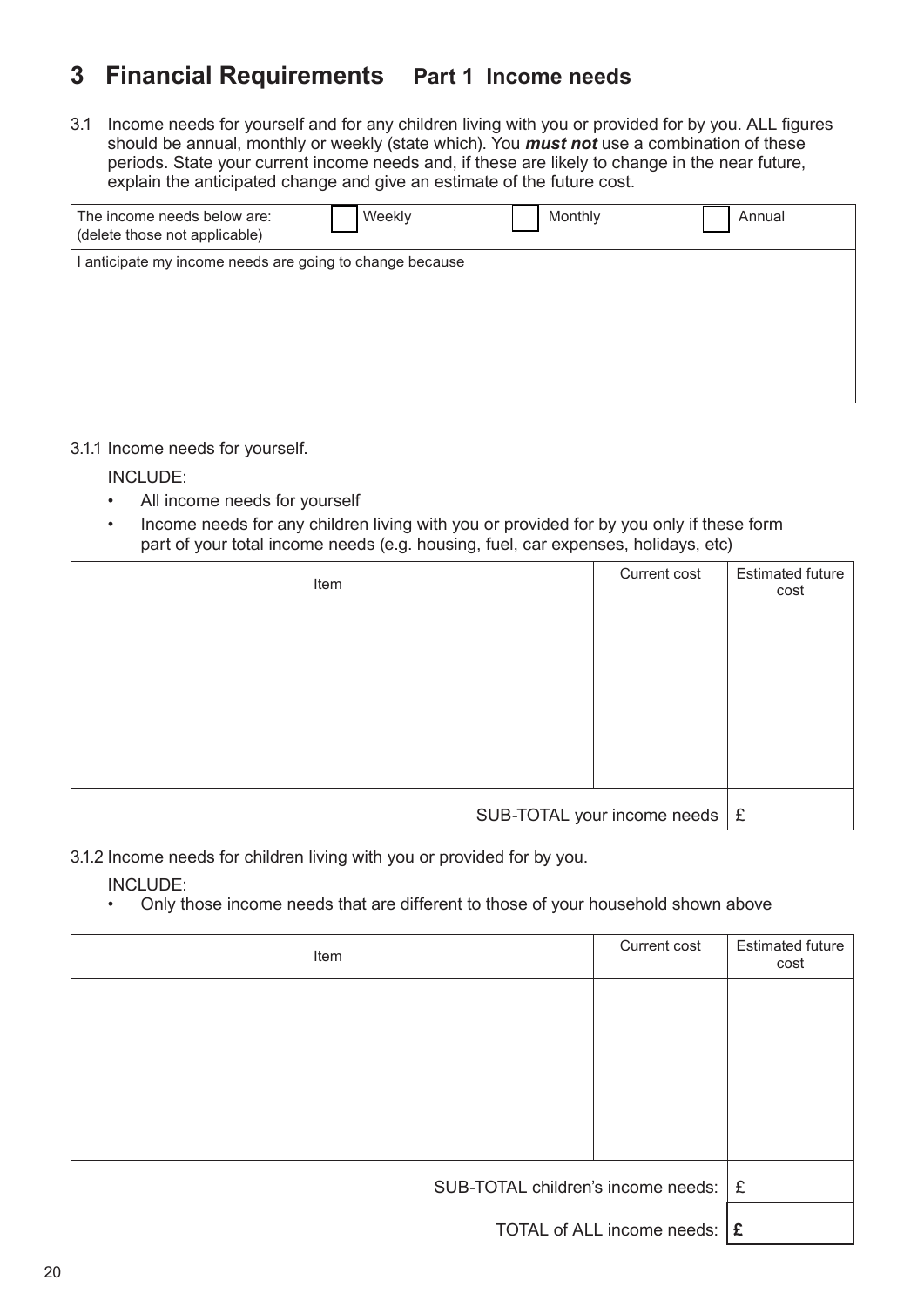## **3 Financial Requirements Part 2 Capital needs**

- 3.2 Set out below the reasonable future capital needs for yourself and for any children living with you or provided for by you.
- 3.2.1 Capital needs for yourself.

INCLUDE:

- All capital needs for yourself
- Capital needs for any children living with you or provided for by you only if these form part of your total capital needs (e.g. housing, car, etc.)

| Item                              | Cost |
|-----------------------------------|------|
|                                   |      |
|                                   |      |
|                                   |      |
|                                   |      |
|                                   |      |
|                                   |      |
| SUB-TOTAL your capital needs: $E$ |      |

3.2.2Capital needs for children living with you or provided for by you.

INCLUDE:

• Only those capital needs that are different to those of your household shown above

| Item                                     | Cost |
|------------------------------------------|------|
|                                          |      |
|                                          |      |
|                                          |      |
|                                          |      |
|                                          |      |
|                                          |      |
| SUB-TOTAL your children's capital needs  | £    |
| TOTAL of ALL capital needs: $\mathbf{E}$ |      |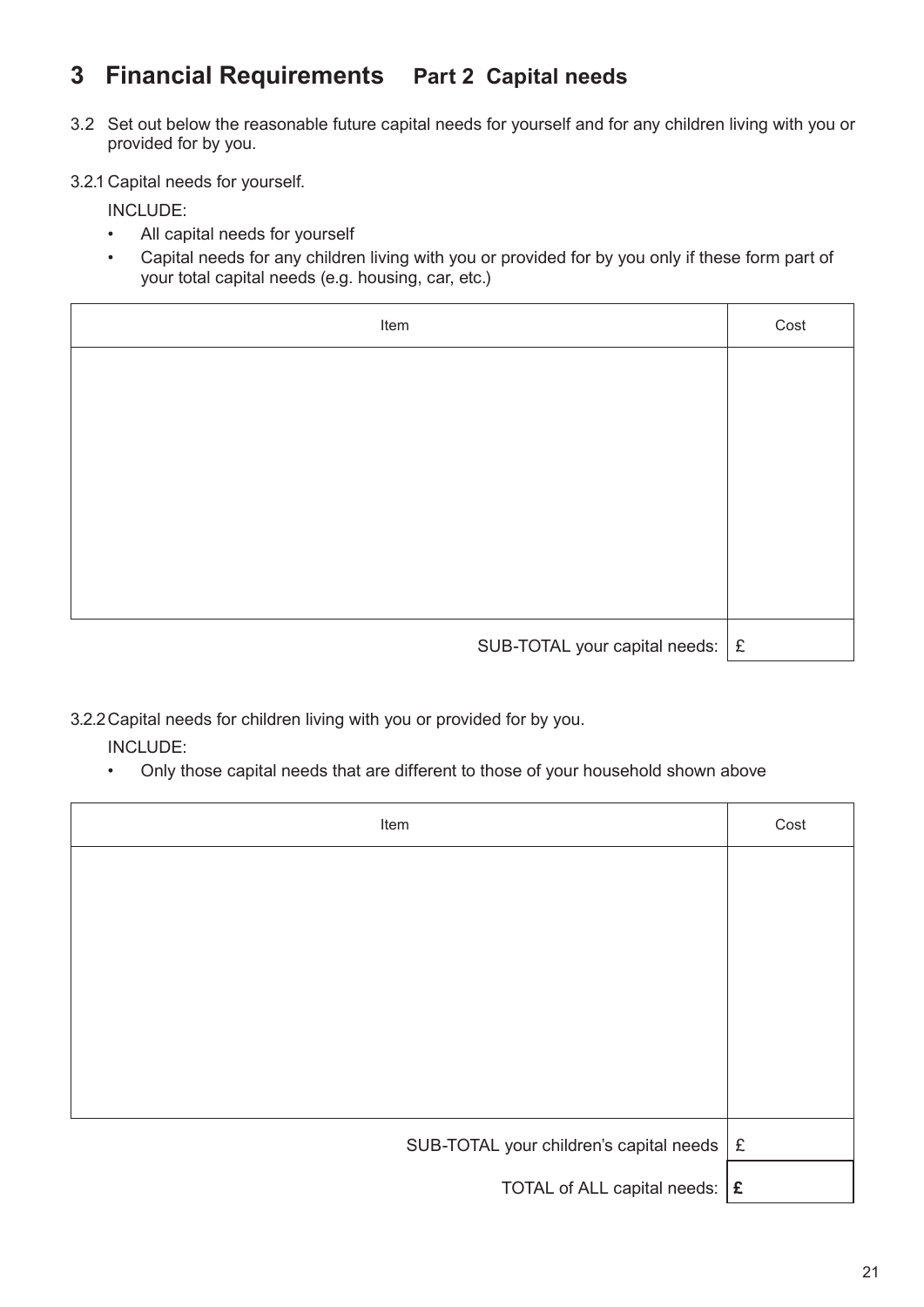## **4 Other Information**

4.1 Details of any significant changes in your assets or income.

At both sections 4.1.1 and 4.1.2, INCLUDE:

- ALL assets held both within and outside England and Wales
- The disposal of any asset
- 4.1.1 Significant changes in assets or income during the LAST 12 months.

4.1.2 Significant changes in assets or income likely to occur during the NEXT 12 months.

4.2 Brief details of the standard of living enjoyed by you and your spouse/civil partner during the marriage/civil partnership.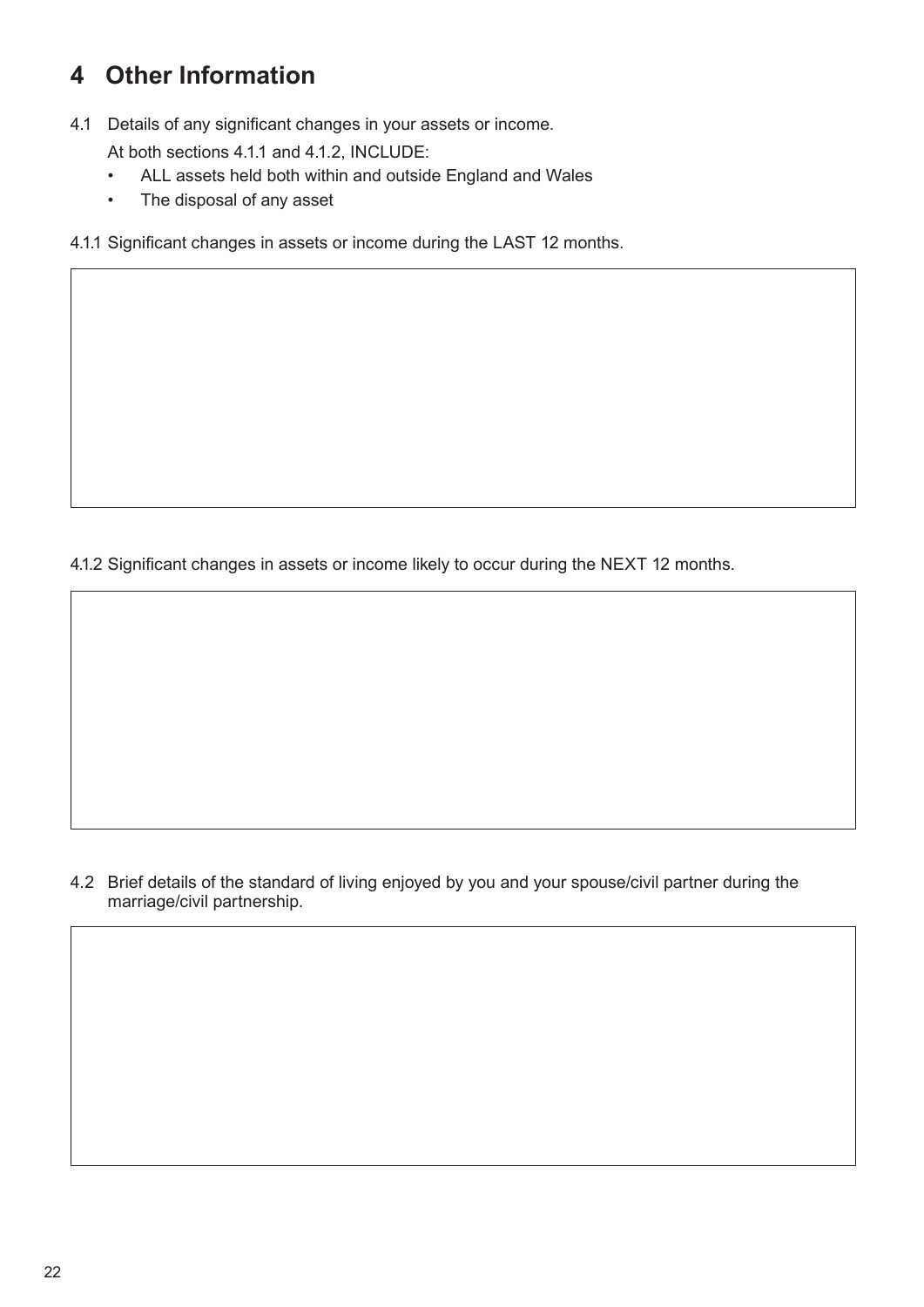4.3 Are there any particular contributions to the family property and assets or outgoings, or to family life, or the welfare of the family that have been made by you, your partner or anyone else that you think should be taken into account? If there are any such items, briefly describe the contribution and state the amount, when it was made and by whom.

INCLUDE:

- Contributions already made
- Contributions that will be made in the foreseeable future

4.4 Bad behaviour or conduct by the other party will only be taken into account in very exceptional circumstances when deciding how assets should be shared after divorce/dissolution. If you feel it should be taken into account in your case, identify the nature of the behaviour or conduct below.

- 4.5 Give details of any other circumstances that you consider could significantly affect the extent of the financial provision to be made by or for you or any child of the family. INCLUDE (the following list is not exhaustive):
	- Earning capacity
	- Disability
	- Inheritance prospects
	- **Redundancy**
	- Retirement
	- Any agreement made between you and your spouse/civil partner before or after your marriage/civil partnership stating whether or not you rely upon the agreement giving your reasons
	- Any plans to marry, form a civil partnership or live with a new partner
	- Any contingent liabilities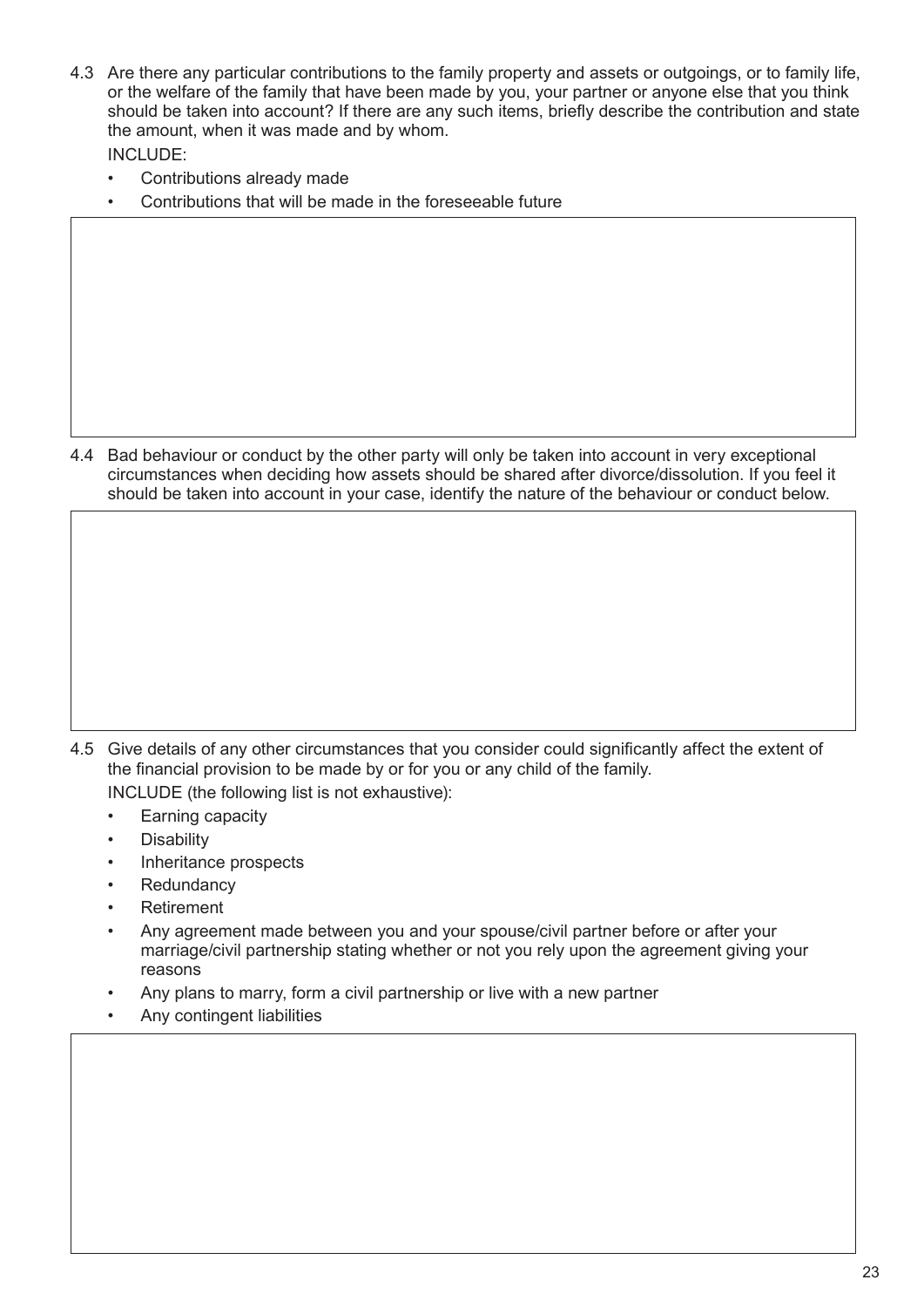4.6 If you have subsequently married or formed a civil partnership (or intend to) or are living with another person (or intend to), give brief details, so far as they are known to you, of his or her income, assets and liabilities.

| Annual Income              |                                                    | Assets and Liabilities                 |                     |
|----------------------------|----------------------------------------------------|----------------------------------------|---------------------|
| Nature of income           | Value<br>(if known, state whether<br>gross or net) | Item                                   | Value<br>(if known) |
|                            |                                                    |                                        |                     |
|                            |                                                    |                                        |                     |
|                            |                                                    |                                        |                     |
|                            |                                                    |                                        |                     |
|                            |                                                    |                                        |                     |
|                            |                                                    |                                        |                     |
| Total income: $\mathbf{E}$ |                                                    | Total assets/liabilities: $\mathbf{E}$ |                     |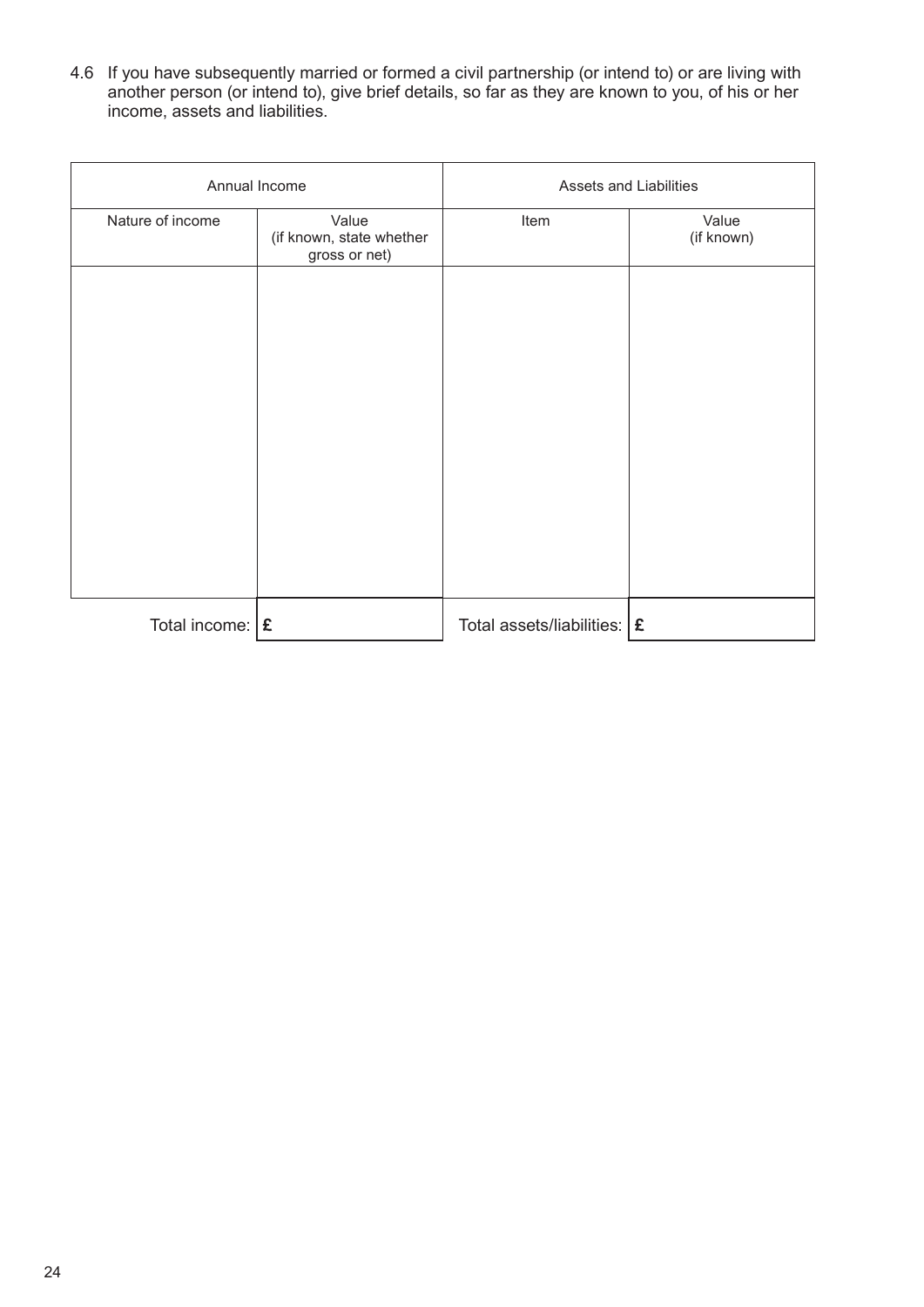# **5 Order Sought**

- 5.1 If you are able at this stage, specify what kind of orders you are asking the court to make. Even if you cannot be specific at this stage, if you are able to do so, indicate:
	- a) If the family home is still owned, whether you are asking for it to be transferred to yourself or your spouse/civil partner or whether you are saying it should be sold
	- b) Whether you consider this is a case for continuing spousal maintenance/maintenance for your civil partner or whether you see the case as being appropriate for a 'clean break' *(A 'clean break' means a settlement or order which provides amongst other things, that neither you nor your spouse/civil partner will have any further claim against the income or capital of the other party. A 'clean break' does not terminate the responsibility of a parent to a child.)*
	- c) Whether you are seeking a
		- i) pension sharing order
		- ii) pension attachment order
		- iii) pension compensation sharing order
		- iv) pension compensation attachment order
	- d) If you are seeking a transfer or settlement of any property or assets, identify the property or assets in question
- 5.2 If you are seeking a variation of an ante-nuptial or post-nuptial settlement or a relevant settlement made during, or in anticipation of, a civil partnership, identify the settlement, by whom it was made, its trustees and beneficiaries and state why you allege it is a settlement which the court can vary.

5.3 If you are seeking an avoidance of disposition order, or if you have already applied for such an order, identify the property to which the disposition relates and the person or body in whose favour the disposition is alleged to have been made.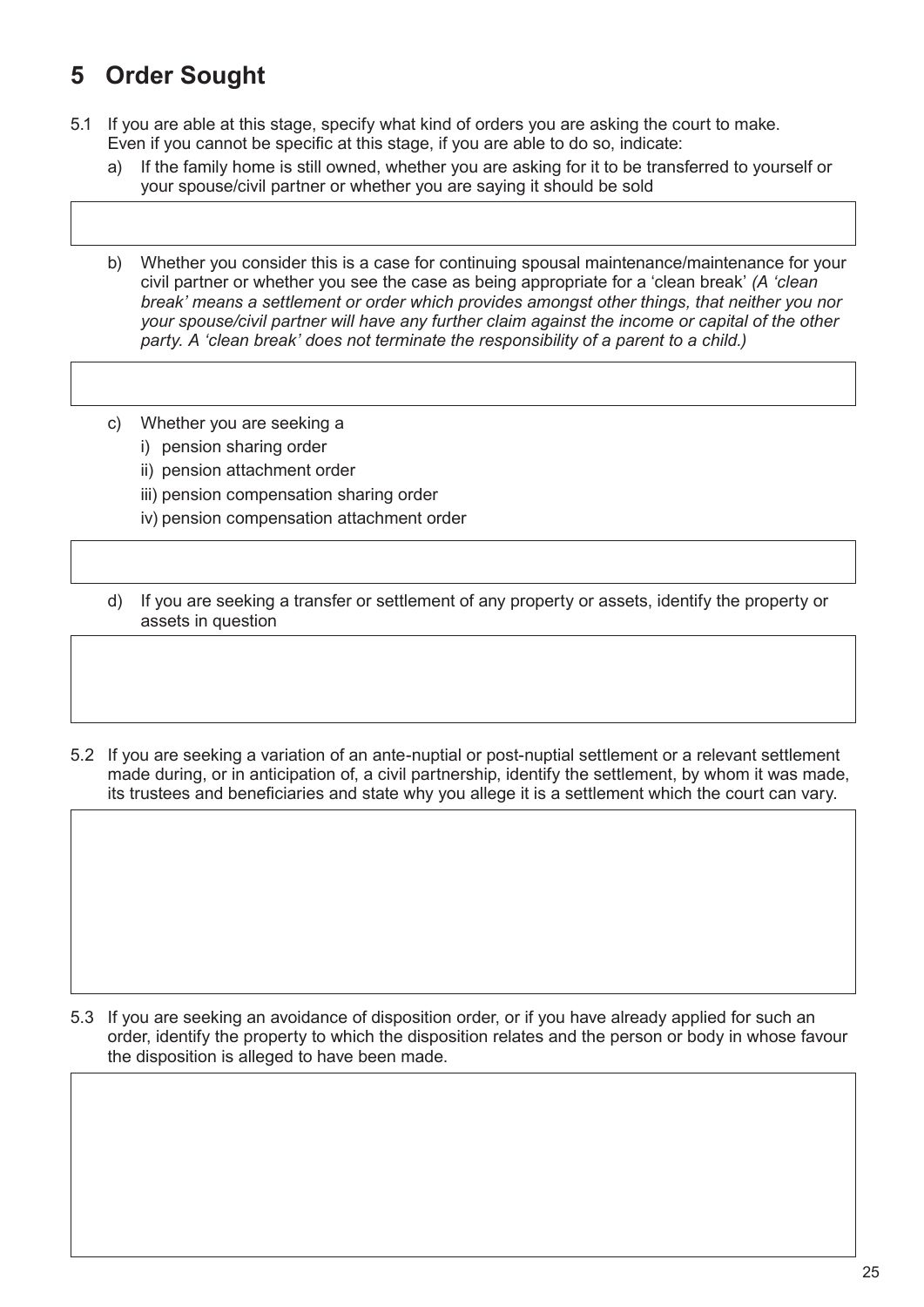|                                  | <b>Statement of Truth</b>                           |                                                                                                                                                                                                                                                                                                                                    | *delete as appropriate |
|----------------------------------|-----------------------------------------------------|------------------------------------------------------------------------------------------------------------------------------------------------------------------------------------------------------------------------------------------------------------------------------------------------------------------------------------|------------------------|
|                                  |                                                     | *[I believe] [the Applicant/Respondent believes] that the facts stated in this statement are true<br>*I am duly authorised by the Applicant/Respondent to sign this statement<br>and confirm that the information given above is a full, frank, clear and accurate disclosure of my<br>financial and other relevant circumstances. |                        |
| Print full name                  |                                                     |                                                                                                                                                                                                                                                                                                                                    |                        |
|                                  | Address for service                                 | Postcode                                                                                                                                                                                                                                                                                                                           |                        |
| Respondent's<br>solicitor's firm | Name of Applicant's/                                |                                                                                                                                                                                                                                                                                                                                    |                        |
| Signed                           |                                                     |                                                                                                                                                                                                                                                                                                                                    | Dated                  |
|                                  |                                                     | *(Applicant/Respondent) (Litigation friend)<br>*(Applicant's/Respondent's solicitor)                                                                                                                                                                                                                                               |                        |
| firm or company)                 | Position or office held<br>(if signing on behalf of |                                                                                                                                                                                                                                                                                                                                    |                        |
|                                  |                                                     | Proceedings for contempt of court may be brought against a person who makes or<br>causes to be made, a false statement in a document verified by a statement of truth.                                                                                                                                                             |                        |

Address all communications to the Court Manager of the Court and quote the case number. If you do not quote this number, your correspondence may be returned.